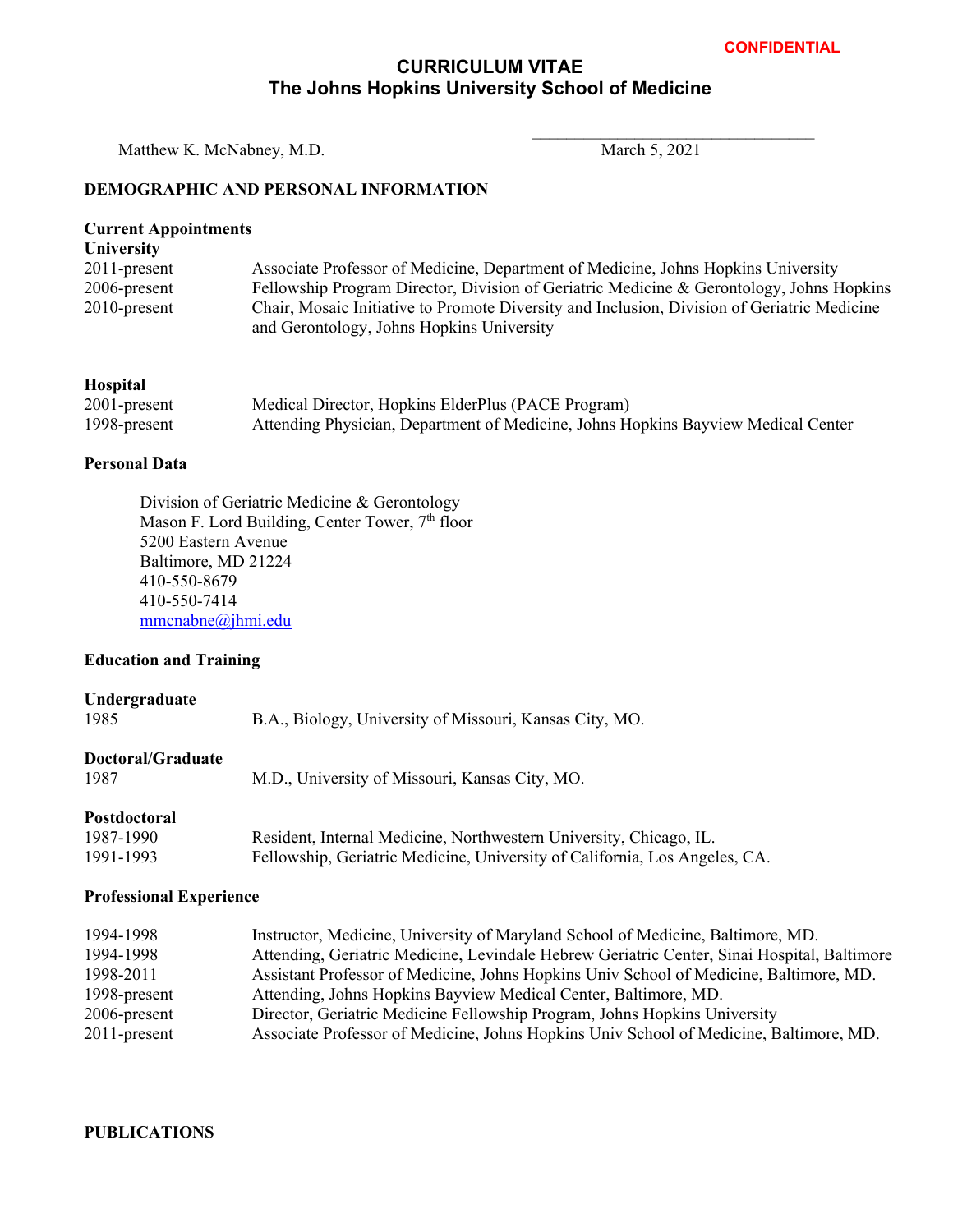## **Original Research – Peer Reviewed**

- 1. **McNabney M**, Beers M, Siebens H. Surrogate decision-makers' satisfaction with the placement of feeding tubes in elderly patients. J Am Geriatr Soc 1994; 42: 161-168.
- 2. Reuben D, Fishman L, **McNabney M,** Wolde-Tsadik G. Looking inside the black box of comprehensive geriatric assessment: A classification system for problems, recommendations, and implementation strategies. J Am Geriatr Soc 1996; 44: 835-838.
- 3. **McNabney MK**, Andersen RE, Bennett RG. Impact of physician telephone management of nursing home residents prior to the initial assessment: A pilot study. J Am Med Dir Assoc 2002; 3: 246-250.
- 4. **McNabney MK**, Andersen RE, Bennett RG. Nursing documentation of telephone communication with physicians in community nursing homes. J Am Med Dir Assoc 2004; 5: 180-185.
- 5. **McNabney MK**, Pandya N, Iwuagu C, Patel M, Katz P, James V, Calabrese B, Lawhorne L. Differences in diabetes management of nursing home patients based on functional and cognitive status. J Am Med Dir Assoc 2005; 6: 375-382.
- 6. **McNabney MK**, Wolff, JL, Semanick LM, Kasper JD, Boult C. Care needs of higher-functioning nursing home residents. J Am Med Dir Assoc 2007; 8: 409-412.
- 7. Lyketsos CG, Samus QM, Baker A, **McNabney M**, Onyike CU, Mayer LS, Brandt J, Rabins P, Rosenblatt A. Effect of dementia and treatment of dementia on time to discharge from assisted living facilities: The Maryland assisted living study. J Am Geriatr Soc 2007; 55: 1031-1037.
- 8. Rosenblatt A, Samus QM, Onyike CU, Baker AS, **McNabney M**, Mayer LS, Brandt J, Lyketsos CG. Acetylcholinesterase inhibitors in assisted living: patterns of use and association with retention. Int J Geriatr Psychiatry 2008; 23:178-84.
- 9. Rearden GL, **McNabney MK**, Bloom SM, Eng C. Should Programs of All-inclusive Care for the Elderly utilize community-based primary care physicians? J Am Med Dir Assoc 2008; 9: 275-278.
- 10. Samus QM, Mayer L, Baker A, **McNabney M**, Brandt J, Onyike CU, Rabins PV, Lyketsos CG, Rosenblatt A. Characteristics and outcomes for assisted living residents with dementia: Comparing dementia-specific care units with non-dementia-specific care units. J Am Geriatr Soc 2008; 56: 1361-1363.
- 11. **McNabney MK**, Samus QM, Lyketsos CG, Brandt J, Onyike CU, Baker A, Rosenblatt A. The spectrum of medical illness and medication use among residents of assisted living facilities in central Maryland. J Am Med Dir Assoc 2008; 9: 558-564.
- 12. Samus QM, Mayer L, Onyike CU, Brandt J, Baker A, **McNabney M**, Rabins PV, Lyketsos CG, and Rosenblatt A. Correlates of functional dependence among recently-admitted assisted living residents with and without dementia. J Am Med Dir Assoc 2009; 10: 323-329.
- 13. **McNabney MK**, Willging P, Fried LP, Durso SC. The continuum of care for older adults: design and evaluation of an educational series. J Am Geriatr Soc 2009; 57: 1088-95.
- 14. Cruthird-Rudd T, Yu Q, **McNabney MK.** Geographic distribution of assisted living facilities in Baltimore, Maryland. J Am Geriatr Soc 2009; 57: 2366-2368.
- 15. Bicket MC, Samus QM, **McNabney MK**, Onyike CU, Mayer LS, Brandt J, Rabins PV, Lyketsos CG, Rosenblatt A. The physical environment influences neuropsychiatric symptoms and other outcomes in assisted living residents. Int J Geriatr Psychiatry 2010: 25: 1044-1054.
- 16. **McNabney MK,** Fedarko NS, Durso SC. "Speed-dating" as a technique to efficiently align mentees and mentors in a geriatrics training program. J Am Geriatr Soc 2010; 58: 2245-2246.
- 17. Abadir PM, Finucane TE, **McNabney MK**. When daughters and doctors disagree: Twenty-two days and two blinks of an eye. J Am Geriatr Soc 2011; 59: 2337-2340.
- 18. Pak E, Perfetto C, Yu Q, **McNabney M**. Impact of enrollment in the Program of All-Inclusive Care for the Elderly on end-of-life care. J Am Geriatr Soc 2012; 60: 166-167.
- 19. de Medeiros K, Rubinstein RL, Onyike CU, Johnston DM, Baker A, **McNabney M**, Lyketsos CG, Rosenblatt A, Samus QM. Childless elders in assisted living: Findings from the MD-AL Study. Journal of Housing for the Elderly 2013; 27: 206-220
- 20. Samus QM, Onyike CU, Johnston D, Mayer L, **McNabney M**, Baker A, Brandt J, Rabins PV, Lyketsos CG, Rosenblatt A. 12-month Incidence, Prevalence, Persistence and treatment of mental disorders among individuals recently admitted to assisted living facilities in Maryland. Int Psychogeriatr 2013; 5: 721-731.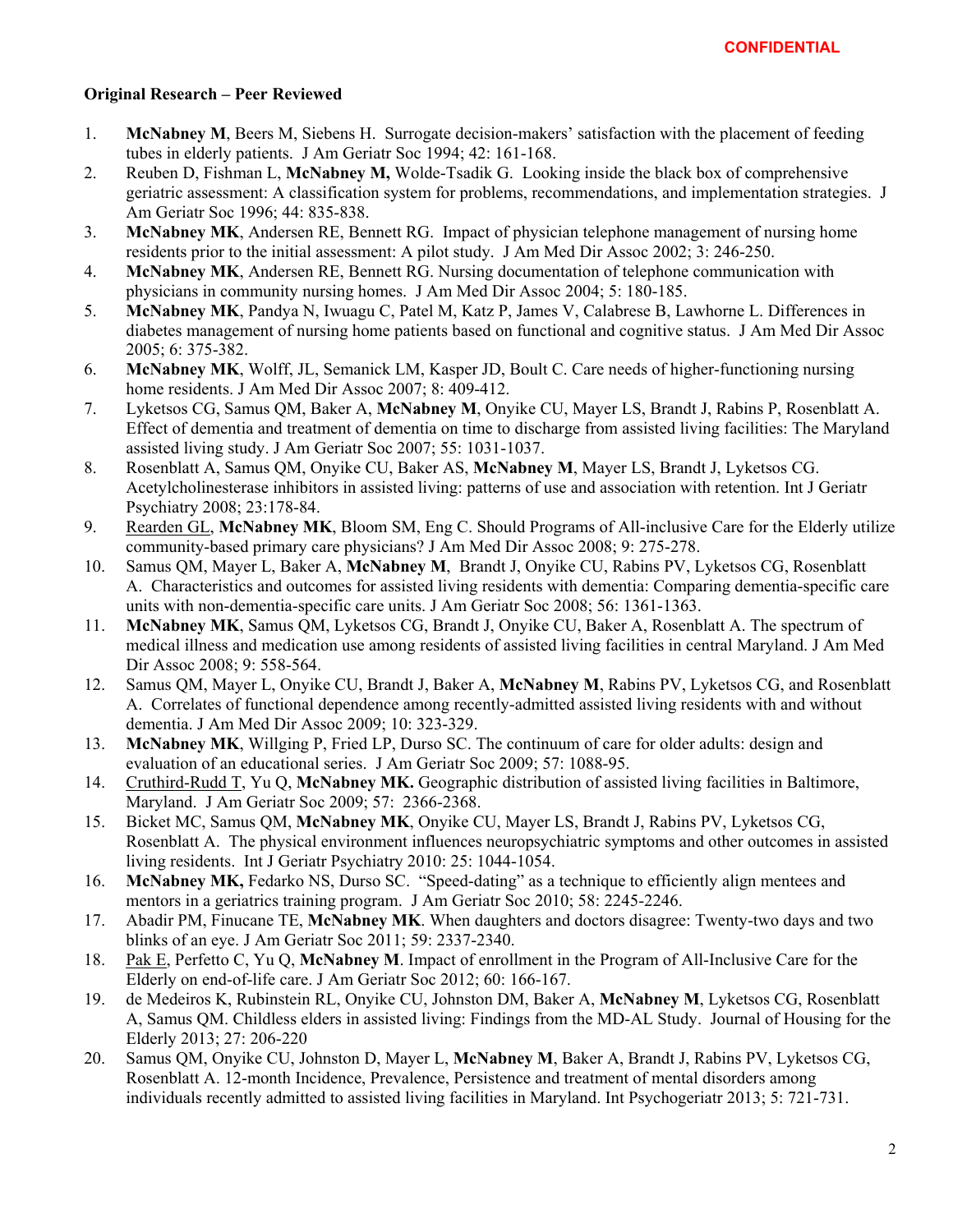- 21. American Geriatrics Society Choosing Wisely Workgroup **(McNabney MK**, panel member). American Geriatrics Society identifies five things that healthcare providers and patients should question. J Am Geriatr Soc 2013; 61: 622-31.
- 22. Bedra M, **McNabney M**, Stiassny D, Nicholas J, Finkelstein J. Defining patient-centered characteristics of a telerehabilitation system for patients with COPD. Stud Health Technol Inform 2013; 190: 24-26.
- 23. Samus QM, Vavilikolanu A, Mayer L, **McNabney M**, Brandt J, Lyketsos CG, Rosenblatt A. Cohort differences in dementia recognition and treatment indicators among assisted living residents in Maryland: Did a change in the resident assessment tool make a difference? Int Psychogeriatr. 2013; 25: 2047-2056
- 24. **McNabney MK,** Onyike C, Johnston D, Mayer L, Lyketsos C, Brandt J, Rosenblatt A Samus Q. The impact of complex chronic diseases on care utilization among assisted living residents. Geriatr Nurs 2014; 35: 26-30.
- 25. Segelman M, Szydowski J, Kinosian B, **McNabney M**, Eng C, van Reenen C, Temkin-Greener H. Hospitalizations in the Program of All-Inclusive Care for the Elderly (PACE). J Am Geriatr Soc 2014; 62: 320- 324.
- 26. Sloane P, Oudenhoven M, Broyles I, **McNabney M**. Challenges to cost-effective primary care of older adults with multiple chronic conditions. J Am Geriatr Soc 2014; 62: 564-565.
- 27. Trahan MA, Donaldson JM, **McNabney MK**, Kahng SW. Training and maintenance of a picture-based communication response in older adults with dementia. J Appl Behav Anal 2014; 47: 404-409.
- 28. American Geriatrics Society Choosing Wisely Workgroup **(McNabney MK**, panel member). American Geriatrics Society identifies another five things that healthcare providers and patients should question. J Am Geriatr Soc 2014; 62: 950-960.
- 29. Trahan MA, Donaldson JM, **McNabney MK**, Kangh SW. The influence of antecedents and consequences on the occurrence of bizarre speech in individuals with dementia. Behav Intervent 2014; 29: 286-303.
- 30. Kohli P, Arbaje A, Leff B, Statom D, **McNabney M**. Assisted living facility use by the Program of All-Inclusive Care for the Elderly. J Am Geriatr Soc 2015; 63: 594-596.
- 31. Schoenborn N, Boyd C, **McNabney M**, Ray A, Cayea D. Current practices and opportunities in a resident clinic regarding the care of older adults with multimorbidity. J Am Geriatr Soc 2015; 63: 1645-1651.
- 32. Schoenborn NL, Boyd C, Cayea D, Nakamura, K, Xue QL, Ray A, **McNabney M**. Incorporating prognosis in the care of older adults with multimorbidity: description and evaluation of a novel curriculum. BMC Medical Education, 2015 Dec 1; 15:215.
- 33. Schoenborn NL, Cayea D, **McNabney M**, Ray A, Boyd C. Prognosis communication with older patients with multimorbidity: Assessment after an educational intervention. Gerontol Geriatr Educ 2017; 38: 471-481.
- 34. Yang M, **McNabney MK**. Physicians' responsibilities for deaths occurring at home. J Am Geriatr Soc 2017; 65: 648-652.
- 35. Mamo SK, Nirmalasri O, Nieman CL, **McNabney MK**, Simpson A, Oh ES, Lin FR. Hearing care intervention for persons with dementia: A pilot study. Am J Geriatr Psychiatry 2017; 25: 91-101.
- 36. Rosansky S, Schell J, Shega J, Scherer J, Jacobs L, Couchoud C, Crews D, **McNabney M**. Treatment decisions for older adults with advanced chronic kidney disease. BMC Nephrol 2017; 18: 200-210.
- 37. Gabbard J, **McNabney MK**. The case for dual training in geriatric and palliative medicine: The time is now. Am J Hosp Palliat Med 2018; 35: 364-370
- 38. Perfetto C, Holden M, **McNabney MK.** Nurse practitioners as primary educators for medical trainees in geriatric medicine. J Nurse Pract 2018; 14: 45-52.
- 39. Mamo S, Mayhew SJ, **McNabney MK**, Rund J, Nirmalasari O, Oh ES, Lin FR. Age-related hearing loss and communication at a PACE Day Health Center. J Am Med Dir Assoc 2018; 19:458-463.
- 40. **McNabney M**, Suh T, Sellers V, Wilner D. Aligning geriatric medicine fellowships with the Program of All-Inclusive Care for the Elderly (PACE). Gerontol Geriatr Educ 2018; 1-11.
- 41. Shah D, Xue Q, **McNabney MK.** Short-term use of assisted living by the Program of All-Inclusive Care for the Elderly (PACE). Am J Gerontol Geriatr 2018; 1:1-3.
- 42. Patel A, **McNabney M**. Evaluation of emergency room visits and subsequent hospitalization within the Program of All-Inclusive Care for the Elderly. Geriatr Gerontol Int 2020; 20: 503-505.
- 43. Ahmed SU, **McNabney MK**, Barron JS, Xue QL. "Frail" more than a descriptor for patients enrolled in the Program of All-Inclusive Care for the Elderly. Ann Longterm Care 2020, in press.
- 44. Morton M, Prichett L, **McNabney M**. Opioid prescriptions and health care utilization at the end of life in a Program of All-Inclusive Care for the Elderly. J Am Med Dir Assoc 2020: 21: 1362-1363*.*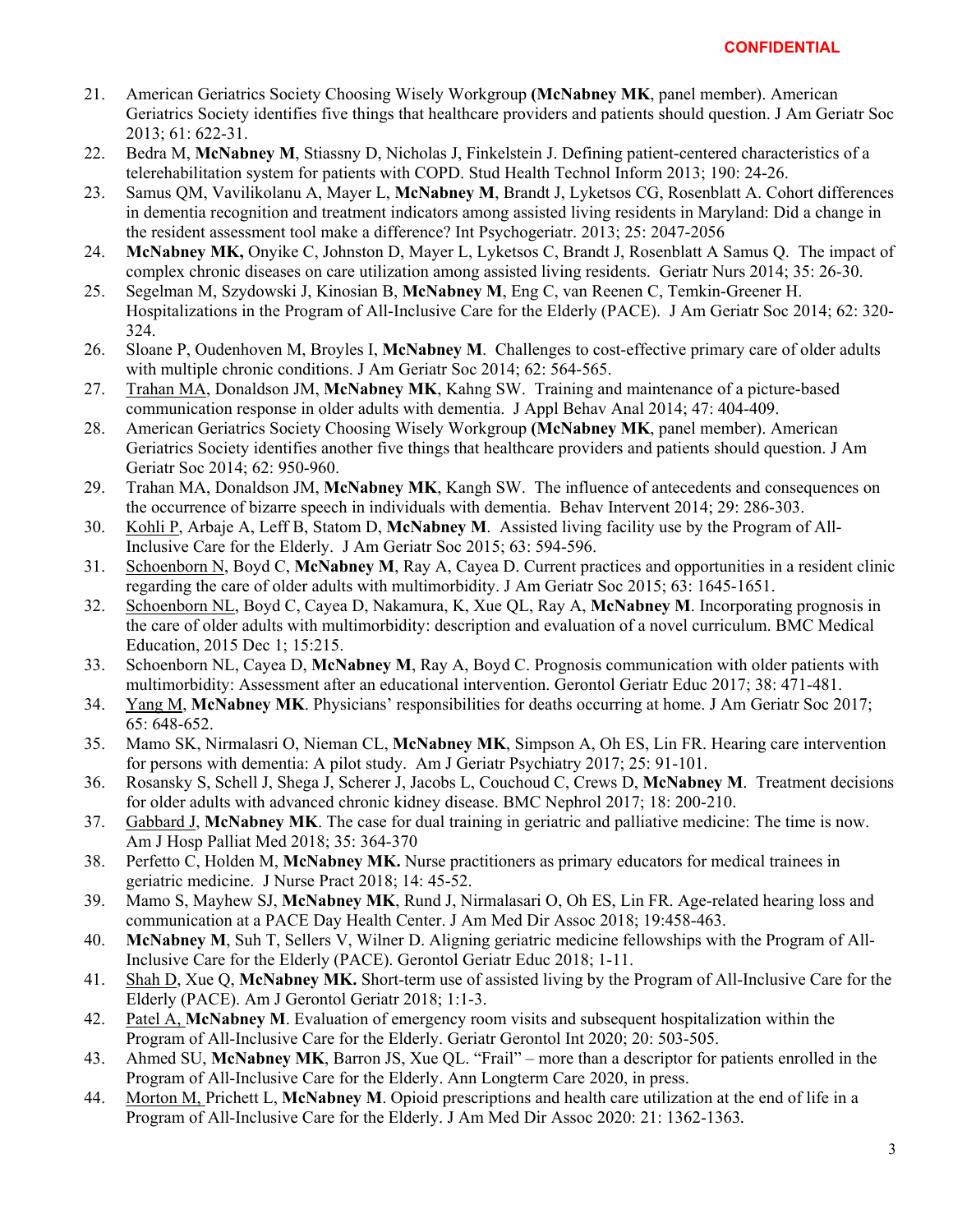45. Blinka MD, Buta B, Bader KD, Hanley C, Schoenborn NL, **McNabney M**, Xue, QL. Developing a sensorbased mobile application for in-home frailty assessment: A qualitative study. BMC Geriatrics 2021: *in press*.

## **Original Research – Non-peer reviewed**

- 1. Haiyan X, **McNabney M.** PACE: A novel and useful geriatric care model for the elderly. Chinese Medical Tribune 2010 (October): A10.
- 2. **McNabney, M.** Are physicians ready for accountable care? Virtual Mentor: American Medical Association Journal of Ethics 2013; 15: 167-169.

## **Review Articles [RA]**

None

## **Case Reports [CR]**

- 1. Trahan MA, Kahng SW, Donaldson JM, **McNabney MK**. "Just make it stop": A case report of excessive crying in an individual with dementia. J Am Geriatr Soc 2013; 61: 1238-1240.
- 2. Clattenberg E, Bhatnagar A, Perfetto C, **McNabney M**. Not so "sweet": An unusual case of dyspnea in an older woman on peritoneal dialysis. J Am Geriatr Soc 2014; 62: 409-410.

## **Book Chapters, Monographs [BC]**

- 1. **McNabney M**. Screening for depression in older adults. In Clinicians Handbook of Preventive Services, 1994:164-168.
- 2. **McNabney M**. Medical Records. In The PACE Medical Directors Handbook. Alexandria, VA. National PACE Association, 2006:120-124.
- 3. McNabney M. Research in PACE. In The PACE Medical Directors Handbook, 2<sup>nd</sup> Ed. National PACE Association. Alexandria, VA, 2011: 202-217.
- 4. **McNabney M** and Bellantoni M. Continuum of Care. In Oxford American Handbook of Geriatric Medicine Oxford University Press. New York, NY, 2010:13-26.
- 5. **McNabney M.** Section Editor. Care Coordination and Medical Home. In Chun A, Irmiter C, and Schwartzberg J (eds.) Geriatric Care by Design. A Clinician's Handbook to Meet the Needs of Older Adults through Environmental and Practice Redesign [book online], American Medical Association; Chicago, IL, 2011:129-165.
- 6. **McNabney M.** Program of All-Inclusive Care of the Elderly. In Chun A, Irmiter C, and Schwartzberg J (eds). Geriatric Care by Design. A Clinician's Handbook to Meet the Needs of Older Adults through Environmental and Practice Redesign [book online], American Medical Association. Chicago, IL, 2011:148-152.
- 7. Fedarko N **McNabney M**. Biology of Aging. In Durso SC, Sullivan GM (eds.) Geriatrics Review Syllabus. A Core Curriculum in Geriatric Medicine, 8<sup>th</sup> ed. American Geriatrics Society. New York, NY, 2013:9-19.
- 8. Boyd CM and **McNabney M**. Multimorbidity. In Durso SC, Sullivan GM (eds). Geriatrics Review Syllabus. A Core Curriculum in Geriatric Medicine, 8<sup>th</sup> ed. American Geriatrics Society. New York, NY, 2013:58-61.
- 9. **McNabney M** and Fedarko N. Biology of Aging. In Medina-Walpole A, Pacala JT, Potter JF (eds). Geriatrics Review Syllabus. A Core Curriculum in Geriatric Medicine, 9<sup>th</sup> ed. American Geriatrics Society. New York, NY 2016:7-17.
- 10. **McNabney MK** and Boyd CM. Multimorbidity. In Medina-Walpole A, Pacala JT, Potter JF (eds). Geriatrics Review Syllabus. A Core Curriculum in Geriatric Medicine, 9<sup>th</sup> ed. American Geriatrics Society. New York, NY, 2016:49-52.
- 11. Schoenborn NL and **McNabney MK**. Teaching internal medicine residents to incorporate prognosis in the care of older adults with multimorbidity. In Thomas PA, Kern DE, Hughes MT, Chen BY (eds). Curriculum Development for Medical Education: A Six-Step Approach, 3<sup>rd</sup> Ed. Johns Hopkins University Press. Baltimore, MD, 2016:246-257.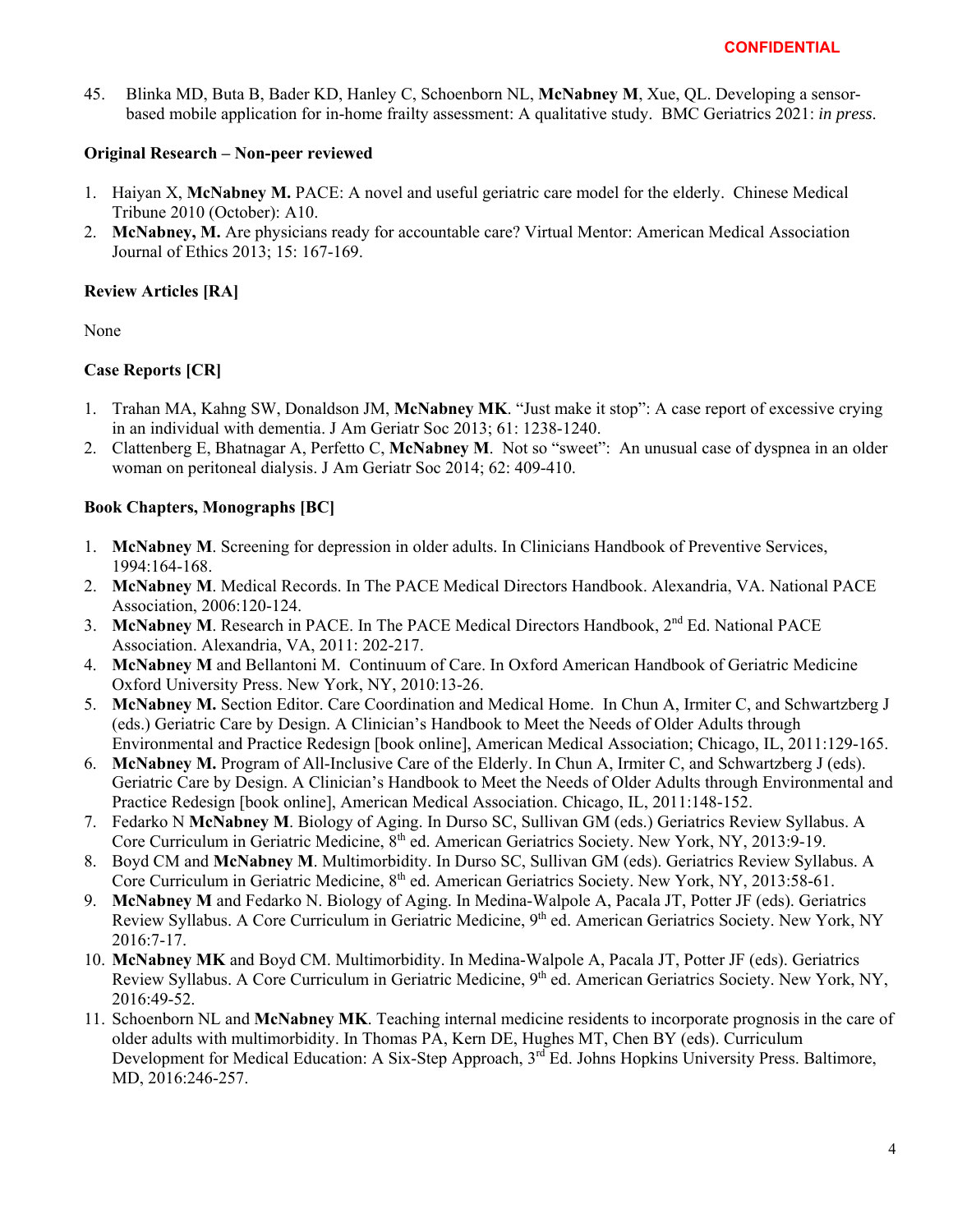- 12. **McNabney M** and Fedarko N. Biology of Aging. In Harper GM, Lyons WL, Potter JF (eds). Geriatrics Review Syllabus. A Core Curriculum in Geriatric Medicine, 10<sup>th</sup> ed. American Geriatrics Society. New York, NY, 2019:8-18.
- 13. Boyd CM and **McNabney MK**. Multimorbidity. In Harper GM, Lyons WL, Potter JF (eds). Geriatrics Review Syllabus. A Core Curriculum in Geriatric Medicine, 10<sup>th</sup> ed. American Geriatrics Society. New York, NY, 2019:59-63.
- 14. Warshaw G, **McNabney M**, Hefflin M, Ham R. Principles of primary care in older adults. In Warshaw GA, Potter JF, Flaherty E, Hefflin MT, McNabney MK, Ham RJ (eds). Ham's Primary Care Geriatrics (7<sup>th</sup> Edition). Elsevier, Philadelphia, PA. 2020.
- 15. Parker L, Thorpe R, **McNabney M**. Cultural competency and cultural humility. In Warshaw GA, Potter JF, Flaherty E, Hefflin MT, McNabney MK, Ham RJ (eds). Ham's Primary Care Geriatrics (7<sup>th</sup> Edition). Elsevier, Philadelphia, PA. 2020.
- 16. Lehman S, Fingerhood M, **McNabney M**. Substance use disorders in older adults. In Warshaw GA, Potter JF, Flaherty E, Hefflin MT, McNabney MK, Ham RJ (eds). Ham's Primary Care Geriatrics (7<sup>th</sup> Edition). Elsevier, Philadelphia, PA. 2020.

## **Books, Textbooks [BK]**

1. Warshaw GA, Potter JF, Flaherty E, Hefflin MT, **McNabney MK**, Ham RJ (eds). Ham's Primary Care Geriatrics  $(7<sup>th</sup> Edition)$ . Elsevier, Philadelphia, PA. 2020.

## **Guidelines/Protocols, Consensus Statement, Expert Opinion, Consortium Articles [GL]**

1. American Geriatrics Society Expert Panel on the Care of Older Adults with Multimorbidity (Boyd CM and **McNabney MK**, Co-Chairs). Guiding principles for the care of older adults with multimorbidity: An approach for clinicians. J Am Geriatr Soc 2012; 60: 1957-1968.

## **Editorials [ED]**

1. **McNabney MK.** How should assisted living be using emergency departments? J Am Med Dir Assoc 2021; 22

## **Letters, Correspondence [LT]**

- 1. Weiss CO, Holden M, **McNabney M**. Providing high-value, cost-conscious care. Ann Intern Med 2011, 155:858.
- 2. Boyd C, Ritchie C, **McNabney M**. Response to Bernabeu-Wittel and colleagues. J Am Geriatr Soc.2013,61:476-7

## **Media Releases or Interviews**

1. "Strike Teams" Easing COVID Risks at Maryland Nursing Homes. Mid-Day with Tom Hall. (WYPR 88.1) May 13, 2020 (https://www.wypr.org/programs/midday)

## **Other Media (Videos, Websites, Blogs, Social Media) [OM]**

Peer-Reviewed On-Line Publications

1. Gabbard,J; David,S; **McNabney, M**; Oh,E. Postoperative Delirium. The SCORE Portal. http://www.surgicalcore.org. (release date December 2015)

## **FUNDING**

## **EXTRAMURAL FUNDING**

## **Research Extramural Funding**

Current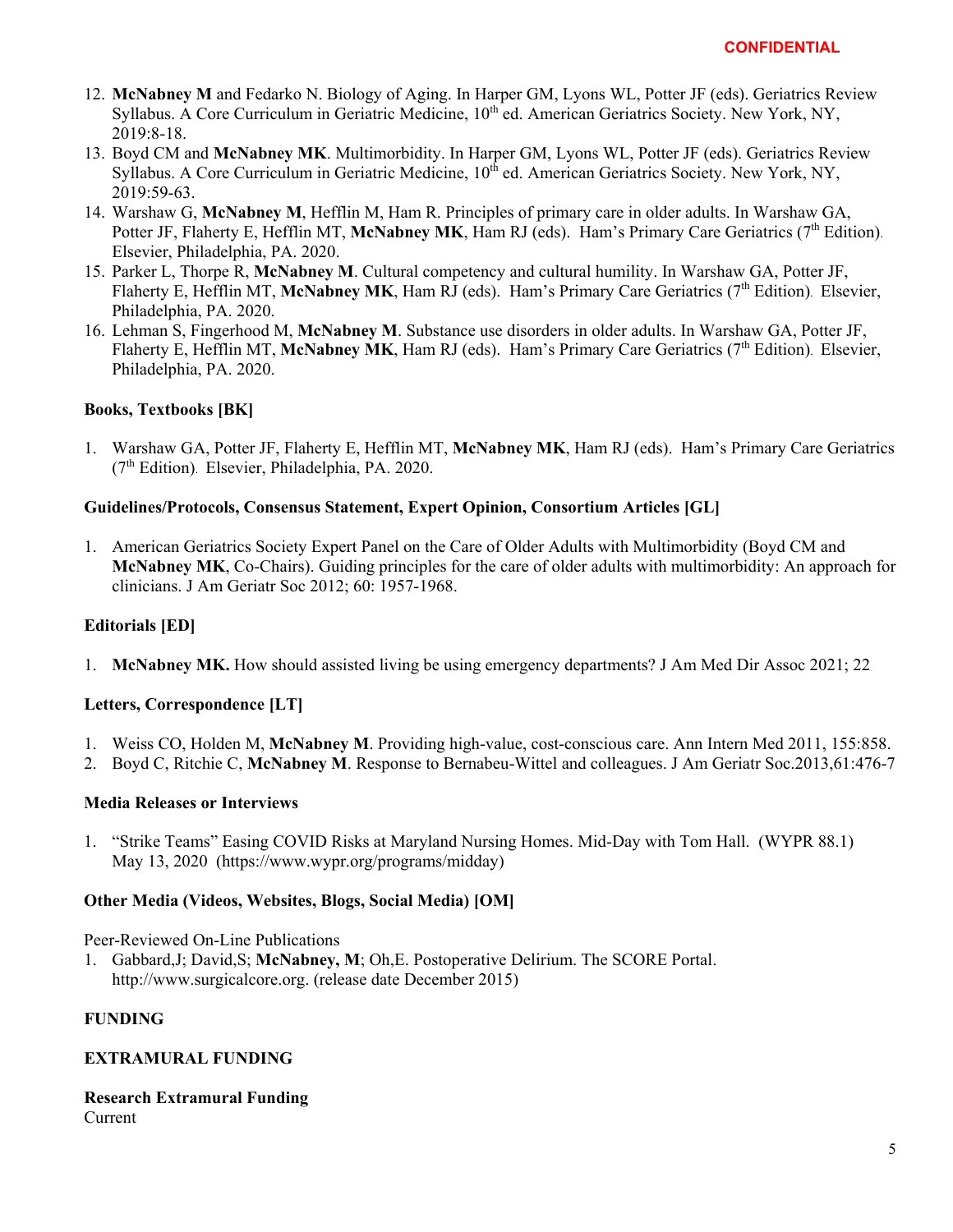| $5/1/18 - 4/30/23$  | <b>Translational Aging Research Training Program</b><br>T32AG05827<br>National Institutes of Health<br>Total Direct Costs: \$496,994/year<br>PI: Jeremy Walston<br>Role: Associate Director (M McNabney), 0% effort                                                                                                                                                     |
|---------------------|-------------------------------------------------------------------------------------------------------------------------------------------------------------------------------------------------------------------------------------------------------------------------------------------------------------------------------------------------------------------------|
| Pending             | None                                                                                                                                                                                                                                                                                                                                                                    |
| Previous            |                                                                                                                                                                                                                                                                                                                                                                         |
| $5/15/97 - 4/13/13$ | Research Training in Gerontology and Geriatric Medicine<br>T32AG120<br>National Institutes of Health<br>Total Direct Costs: \$2.6 million<br>PI: Neal Fedarko                                                                                                                                                                                                           |
| $7/1/03 - 6/20/08$  | Co-Investigator; Role: Mentor/Clinical Preceptor<br>Dementia and Psychiatric Disorders in Assisted Living<br>R01 MH060626<br>National Institute on Mental Health<br>Total Direct Costs: \$2.5 million<br>PI: Adam Rosenblatt,                                                                                                                                           |
| $6/1/5 - 5/31/10$   | Co-Investigator, 8% effort 7/1/18-9/3/18<br>Summer Research Training in Aging for Medical Students<br>NIH/NIA/AFAR<br>Total Direct Costs: \$342,960<br>PI: Samuel C. Durso                                                                                                                                                                                              |
| 10/1/10-9/30/12     | Co-Investigator; Role: Mentor/Clinical Preceptor, 0% effort<br>Mosaic Pipeline Grant for Diversity & Inclusion in Recruitment & Retention<br>Office of Provost, Johns Hopkins University<br>Total Direct Costs: \$25,000 (with \$25,000 matching fund from Division)                                                                                                    |
| $1/4/11 - 5/31/11$  | PI: Matthew K. McNabney<br>Creating a position paper and clinical approach for the management of older adults with multi-<br>morbidity<br>American Geriatrics Society Board of Directors<br>Total Direct Costs: \$75,000                                                                                                                                                |
| $4/1/13 - 3/31/16$  | PI: Matthew K. McNabney<br>AGS Guiding Principles for the Care of Older Adults with Multimorbidity: A Mobile App<br>for Clinicians<br>5R18HS021961-03<br>Agency for Healthcare Research and Quality (AHRQ)<br>Total Direct Costs: \$270,000<br>PI: Nancy Lundebjerg (American Geriatrics Society)<br>Role: Co-chair, Advisory Panel, 0% effort                          |
| $7/1/13 - 6/30/14$  | Center of Excellence Grant<br>John A. Hartford Foundation<br>Total Direct Costs: \$82,000<br>PI: Samuel C. Durso<br>Role: Primary mentor to Nancy Schoenborn<br>Project: Developing a curriculum that teaches internal medicine residents how to incorporate<br>prognosis to inform patient-centered decision making in the care of older adults with<br>multimorbidity |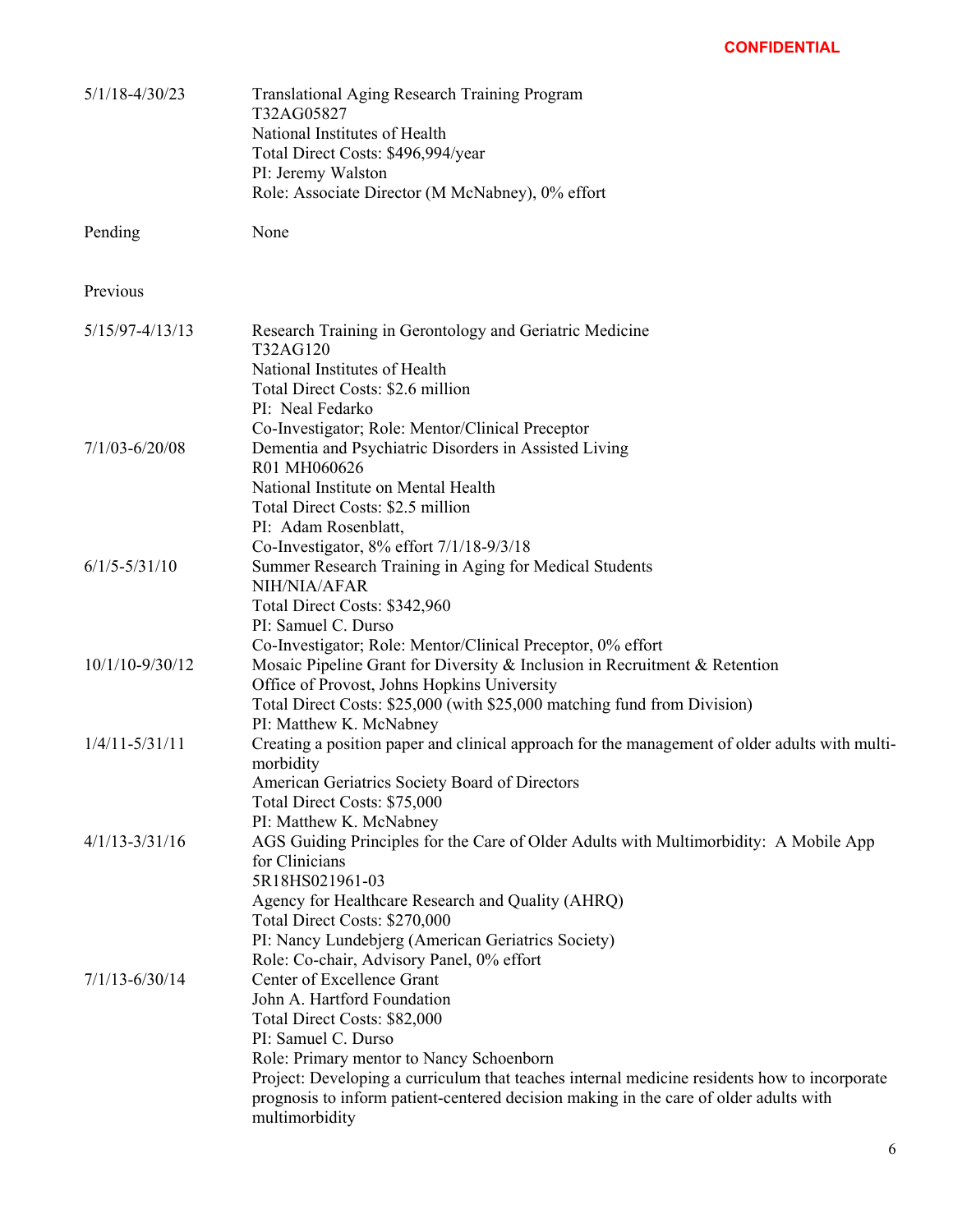| $7/1/18 - 9/3/18$                          | Design of integrated care management program in a continuing care retirement community<br>(CCRC) in Beijing, Peoples Republic of China<br>Taikang Health Care<br>Total Direct Costs: \$18,459<br>PI: Matthew McNabney<br>Role: Project coordinator (re: implementation) and advisor (re: program growth and outcome<br>measure) |
|--------------------------------------------|---------------------------------------------------------------------------------------------------------------------------------------------------------------------------------------------------------------------------------------------------------------------------------------------------------------------------------|
| <b>Research Extramural Funding</b>         |                                                                                                                                                                                                                                                                                                                                 |
| Current                                    | None                                                                                                                                                                                                                                                                                                                            |
| Pending                                    | None                                                                                                                                                                                                                                                                                                                            |
| Previous                                   |                                                                                                                                                                                                                                                                                                                                 |
| $9/1/13 - 3/31/15$                         | Picker Gold Graduate Medical Education Challenge Grant<br>CH-13-002                                                                                                                                                                                                                                                             |
|                                            | Project: "Curriculum to Teach Internal Medicine Residents how to Incorporate Patient-<br>Centered Decision in the Care of Older Adults with Multi Morbidity."<br>Total Direct Costs: \$25,000                                                                                                                                   |
|                                            | PI: Nancy Schoenborn, MD                                                                                                                                                                                                                                                                                                        |
|                                            | Role: Co-PI, 0% effort                                                                                                                                                                                                                                                                                                          |
| <b>Clinical Extramural Funding</b><br>None |                                                                                                                                                                                                                                                                                                                                 |
|                                            | <b>System Innovation or Quality Improvement Extramural Funding</b>                                                                                                                                                                                                                                                              |
| Current                                    | None                                                                                                                                                                                                                                                                                                                            |
| Pending                                    | None                                                                                                                                                                                                                                                                                                                            |
| Previous                                   |                                                                                                                                                                                                                                                                                                                                 |
| 2003                                       | American Medical Directors Association/Pfizer Grant                                                                                                                                                                                                                                                                             |
|                                            | Evaluation of diabetes management to improve care in nursing homes;<br>\$25,000 for workgroup operation (McNabney, workgroup chair)                                                                                                                                                                                             |
| 2013                                       | American Geriatrics Society/Agency for Health Research and Quality                                                                                                                                                                                                                                                              |
|                                            | Multimorbidity App Development Expert Panel<br>\$25,000 for app development (McNabney, primary consultant)                                                                                                                                                                                                                      |
| <b>Other Extramural Funding</b><br>None    |                                                                                                                                                                                                                                                                                                                                 |
| <b>INTRAMURAL FUNDING</b>                  |                                                                                                                                                                                                                                                                                                                                 |
| <b>Research Intramural Funding</b>         |                                                                                                                                                                                                                                                                                                                                 |
| Current                                    | None                                                                                                                                                                                                                                                                                                                            |
| Pending                                    | None                                                                                                                                                                                                                                                                                                                            |

Previous

4/1/15-4/1/16 Empowering caregivers of older adults with chronic illness by integration into the care team Johns Hopkins Bayview Medical Center Pyramid Grant Total Direct Costs: \$1400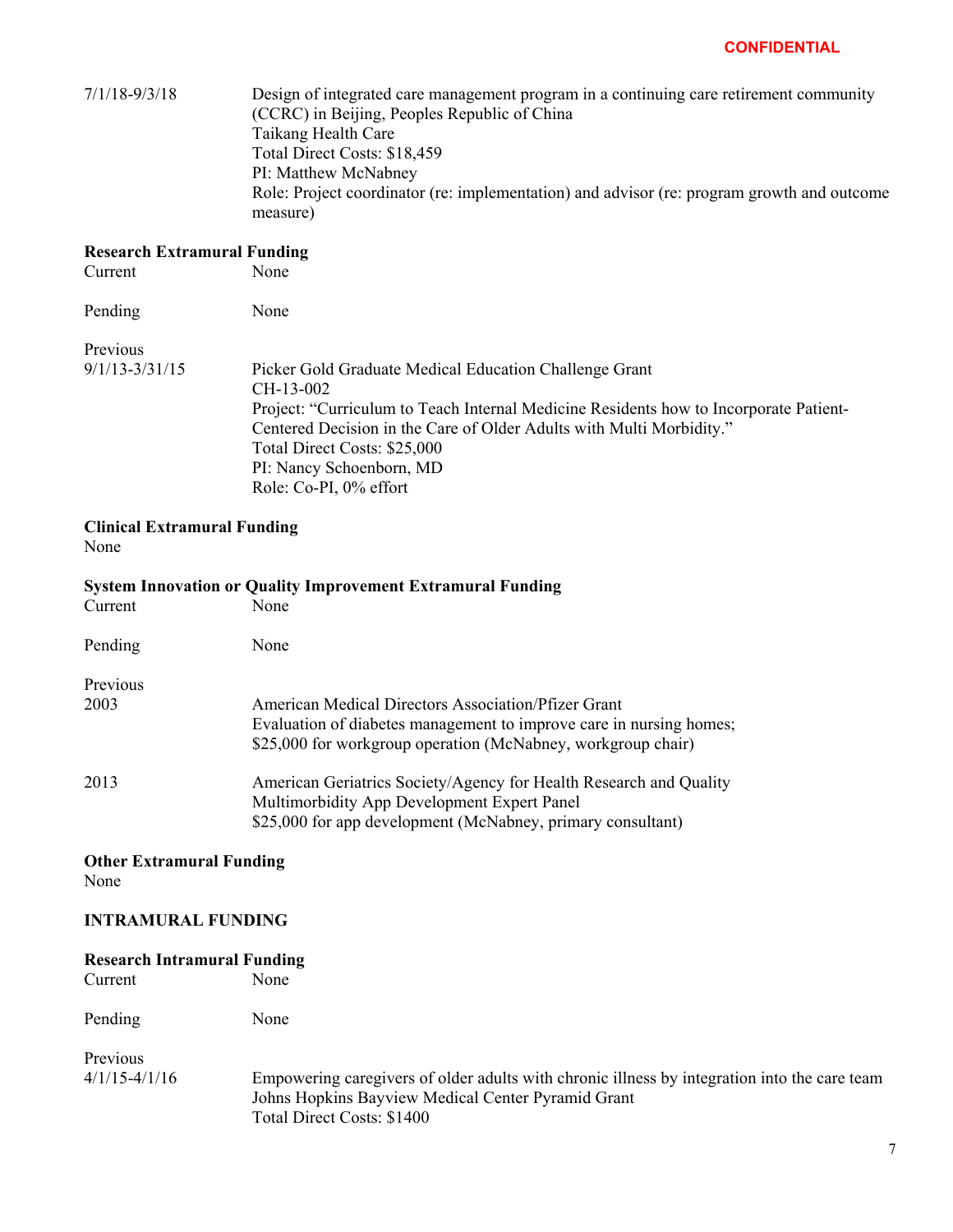PI: Matthew McNabney, MD, 0% effort

#### **Educational Intramural Funding**

Current None

Pending None

## Previous

9/1/7-6/30/10 Geriatric Training Program for Physicians, Dentists, and Behavioral and Mental Health Professionals D01HP08789 **HRSA** Total Direct Costs: \$344,079 PI: Samuel C. Durso Role: Co-Investigator; Mentor/Clinical Preceptor, 2.5 % effort

## **Clinical Extramural Funding** None

**System Innovation or Quality Improvement Extramural Funding** None

**Other Extramural Funding** 

None

## **CLINICAL ACTIVITIES**

#### **Clinical Focus**

My practice and care of patients is dedicated to excellent patient care of older adults with complex care needs, through proper assessment and management that aligns treatment plans with carefully ascertained patient-centered goals of care. My priorities: perform consistent comprehensive geriatric assessment, always explore goals of care and incorporate that along with realistic estimates of outcomes and prognosis. Communication is critical – within the interdisciplinary team as well as the patient-family unit. I always consider the long-term implications of care decisions and how those could impact end-of-life scenarios. I have an outstanding record of managing my practice in a way that minimizes the amount time spent in hospital and in nursing homes (when aligned with patient goals) and ensuring that care at the end of life is of the highest quality possible. I have superior practice benchmarks for hospital and nursing home utilization, number of prescribed medications and patient satisfaction scores compared to the national average for PACE providers. I am the medical director of Hopkins ElderPlus, the only Program of All-Inclusive Care for the Elderly (PACE) in Maryland.

## **Certification**

# **Medical, other state / government licensure**

1994-present Maryland # D45757

#### **Boards, other specialty certification**

- 1990 American Board of Internal Medicine, Certificate Number 131162 Recertified in 2000, 2010
- 1996 American Board of Internal Medicine, sub-board of Geriatric Medicine, Certificate # 131162 Recertified in 2006, 2017
- 2002 American Medical Directors Certification Program, Certified Medical Director in Long-Term Care

#### **Clinical (Service) Responsibilities**

1999-2001 Medical Director, Lorien Frankford Nursing and Rehabilitation Center, Baltimore, MD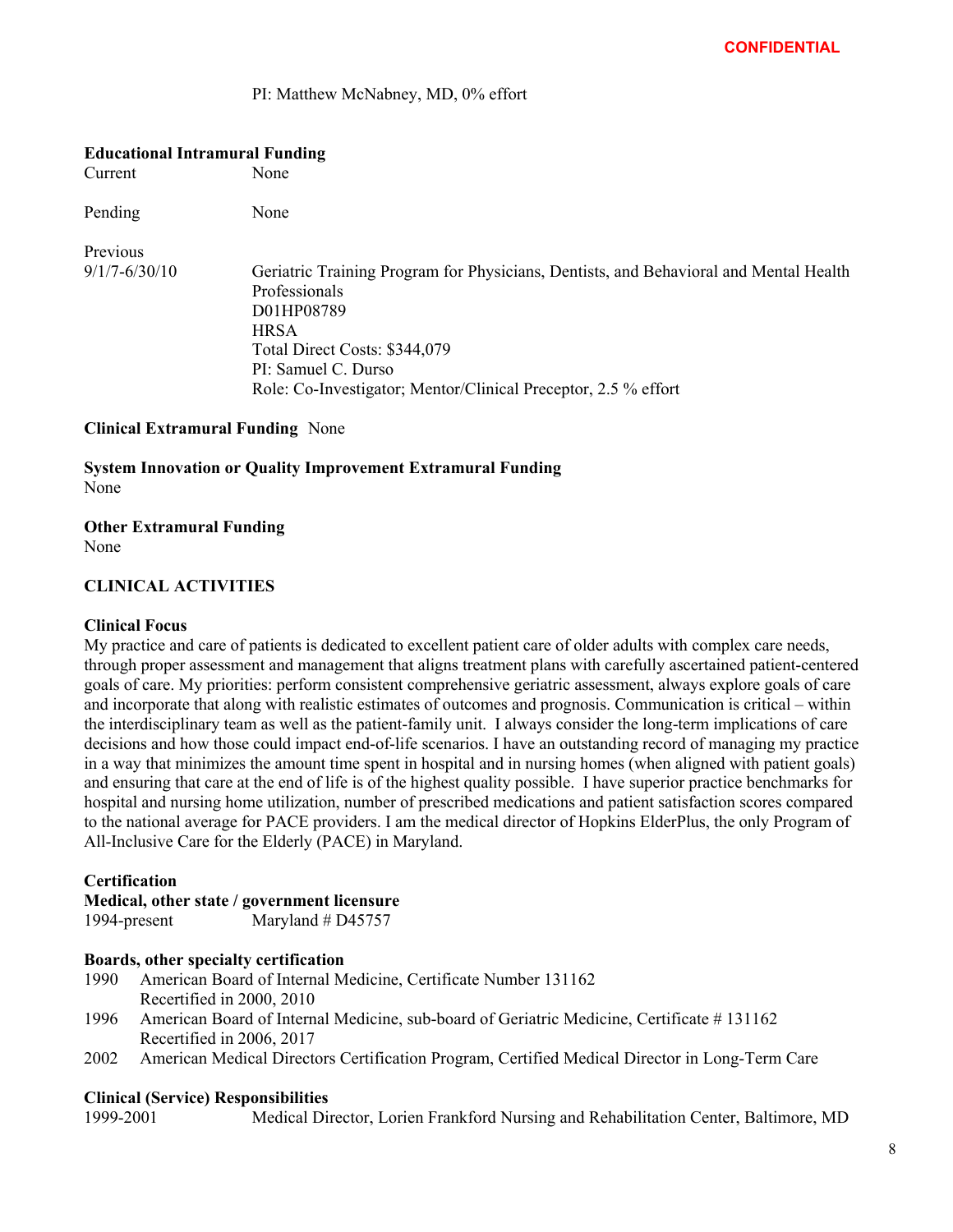| 2000-2001       | Associate Medical Director, Hopkins ElderPlus (Program of All-Inclusive Care for the                                                                               |
|-----------------|--------------------------------------------------------------------------------------------------------------------------------------------------------------------|
|                 | Elderly), Baltimore, MD                                                                                                                                            |
| $2001$ -present | Medical Director, Hopkins ElderPlus (Program of All-Inclusive Care for the Elderly),                                                                               |
|                 | Baltimore, MD                                                                                                                                                      |
| 2000-2006       | Medical Director, Eastpoint Rehabilitation and Nursing Center, Baltimore, MD                                                                                       |
| 2000-2001       | Medical Advisor, Brighton Gardens Assisted Living, Pikesville, MD                                                                                                  |
| 2002-2003       | Medical Director, Beacham Adult Day Care Center, Johns Hopkins Geriatrics Center                                                                                   |
| 2004-2007       | Volunteer Physician, Caroline Street Clinic for the Uninsured, Baltimore, MD                                                                                       |
| 2020            | Geriatrician member, Hopkins Go Team (Emergency response missions to provide<br>assessments and support to skilled nursing facilities in Maryland during COVID 19) |

## **Clinical Productivity**

2001-present I am the Medical Director of Hopkins ElderPlus (enrollment = 150) and provide oversight to the primary care providers within that program. Because HEP is a capitated health plan, there are no targets for "number of patient encounters"; rather, case management of the entire panel is a priority.

## **Clinical Draw**

Limited (see above; we are a closed program with a limited enrollment and service area (Baltimore zip codes)

#### **Membership in or examiner for specialty board**  None

## **Clinical Program Building / Leadership**

2001-present Medical Director, Hopkins ElderPlus (Program of All-Inclusive Care for the Elderly)

## **Clinical Demonstration Activities**

2018 Demonstrated how to organize an internal IDT for a senior retiring community in China with goal of preserving function and controlling health care utilization. Taikang Health Care, Beijing, China (3 months)

## **Development of nationally/internationally recognized clinical standard of care**

2011 Multimoribity Guiding Principles 2012-2013 Choosing Wisely campaign, American Geriatrics Society

## **EDUCATIONAL ACTIVITIES**

## **Teaching**

## **Educational Focus**

My educational focus is the post-doctoral fellows in geriatric medicine. I have been a primary educator with the fellowship program since I began at Hopkins in 1998, and I have been program director since 2006. I believe it is my calling to demonstrate outstanding skills and knowledge in the care of older adults and to align trainees with outstanding mentors, whether that might be clinical care, research, education or policy. It give me great satisfaction that so many of our fellows have become leaders in the field of geriatrics, including highly effective academic geriatricians. I have made it a priority for the PACE program to be a primary teaching site for learners of all levels (medical students, residents and fellows as well as learners of other disciplines). This is where I demonstrate the interdisciplinary care process in action and inspire them to work collaboratively. I approach everyday as an opportunity to expand the knowledge and performance of trainees, as well as my peers.

## **Teaching**

**Classroom instruction**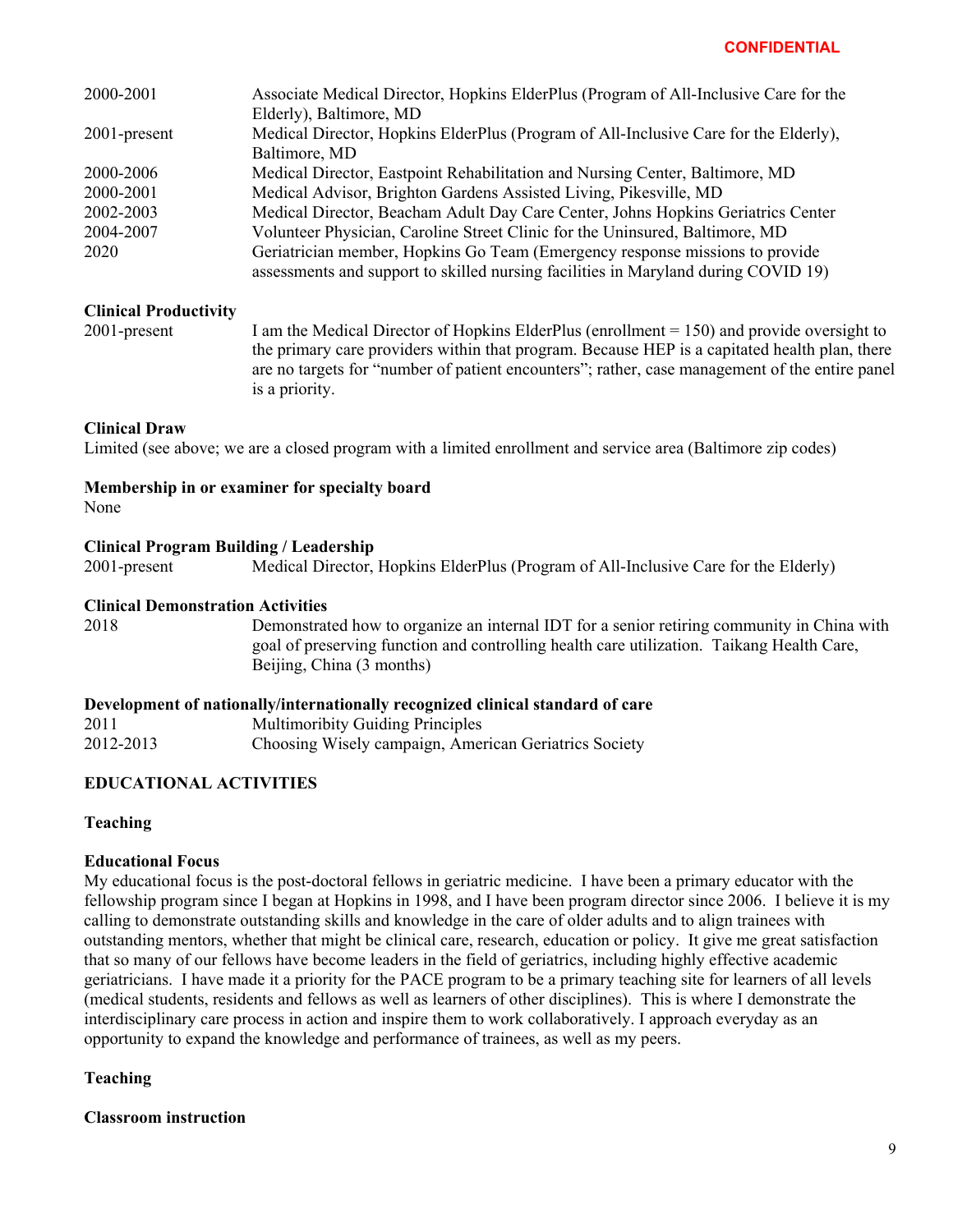| JHMI/Regional   |                                                                                       |
|-----------------|---------------------------------------------------------------------------------------|
| 2000            | Instructor, third-year medical students, Physical Diagnosis Course, Johns Hopkins     |
|                 | University School of Medicine, Baltimore, MD                                          |
| 2002, 2004,     | Guest lecturer, undergraduate students, Introduction to Health Policy and Management, |
| 2005-2007, 2014 | "The PACE Program: Its Origin, Innovative Structure and Current Evaluation," Johns    |
|                 | Hopkins University School of Medicine, Baltimore, MD                                  |
| 2008-2012       | Instructor, Managing Long-Term Care Services for Aging Populations, (309.606), Johns  |
|                 | Hopkins Bloomberg School of Public Health                                             |
| 2012            | Instructor, Innovations in Health Care for Aging Populations (309.607.98)             |
|                 | Johns Hopkins Fall Institute, Bloomberg School of Public Health, Barcelona, Spain     |
| 2013, 2017      | Instructor, Donald W. Reynolds Reverse Mini-Fellowship in Geriatric Medicine          |
|                 | Florida International University, Miami, FL                                           |

## **Clinical instruction**

| JHMI/Regional |                                                                                             |
|---------------|---------------------------------------------------------------------------------------------|
| 1994-1998     | Attending physician, Inpatient Medical Service. 4 weeks each year, Sinai Hospital           |
| 1995-1998     | Internal Medicine Board Review (Geriatrics). Sinai Hospital/Johns Hopkins University        |
|               | <b>Internal Medicine Residency Program</b>                                                  |
| 1998-present  | Attending physician, Geriatric Medicine Fellowship Program. 52 weeks per year, Johns        |
|               | <b>Hopkins University</b>                                                                   |
| 1998-present  | Attending physician, Inpatient Medical Service, ward attending, 4 weeks per year (1998-     |
|               | 2006, 2012-2014), attending for all PACE patients, 52 weeks per year (1998-present) Johns   |
|               | Hopkins Bayview Medical Center Internal Medicine Residency Program                          |
| 2000-present  | Preceptor of Geriatrics Rotation. Johns Hopkins Bayview Medical Center and Johns Hopkins    |
|               | Hospital, Internal Medicine Residency Programs                                              |
| 2010-2013     | Chronic Disease and Disability Clerkship, required for all students of Johns Hopkins School |
|               | of Medicine (base for 6 week rotation at Hopkins ElderPlus)                                 |

#### **CME instruction**

| JHMI/Regional |                                                                                             |
|---------------|---------------------------------------------------------------------------------------------|
| 10/2000       | Speaker, "Infections in the nursing home," Current Topics in Geriatrics, Johns Hopkins      |
|               | University School of Medicine, Baltimore, MD                                                |
| 10/2000       | Speaker, "Managing Urinary Obstructive Symptoms," Current Topics in Geriatrics, Johns       |
|               | Hopkins University School of Medicine, Baltimore, MD                                        |
| 9/2001        | Speaker, "Infections in the nursing home," Current Topics in Geriatrics, Johns Hopkins      |
|               | University School of Medicine, Baltimore MD                                                 |
| 10/2002       | Speaker, "Falls in Long-Term Care," Current Topics in Geriatrics, Johns Hopkins University  |
|               | School of Medicine, Baltimore MD                                                            |
| 10/2003       | Speaker, "Falling Down: What to do before, during and after," Current Topics in Geriatrics, |
|               | Johns Hopkins University School of Medicine, Baltimore MD                                   |
| 10/2004       | Speaker, "Lower Urinary Tract Symptoms," Current Topics in Geriatrics, Johns Hopkins        |
|               | University School of Medicine, Baltimore, MD                                                |
| 2/2006        | Speaker, "Lower Urinary Tract Symptoms," Current Topics in Geriatrics, Johns Hopkins        |
|               | University School of Medicine, Baltimore, MD                                                |
| 1/2008        | Speaker, "What the clinician needs to know about Medicare," Current Topics in Geriatrics,   |
|               | Johns Hopkins University School of Medicine, Baltimore, MD                                  |
| 2/2011        | Speaker, "Does this patient need a nursing home?" Current Topics in Geriatrics, Sheraton    |
|               | Baltimore City Center, Baltimore, MD                                                        |
| 2/2012        | Speaker, "Does this patient have decision making capacity?" Current Topics in Geriatrics,   |
|               | Johns Hopkins University School of Medicine, Baltimore, MD                                  |
| 2/2013        | Speaker, "Guiding Principles of the Management of Older Adults with                         |
|               | Multimorbidity," Current Topics in Geriatrics, Johns Hopkins University School of Medicine, |
|               | Baltimore, MD                                                                               |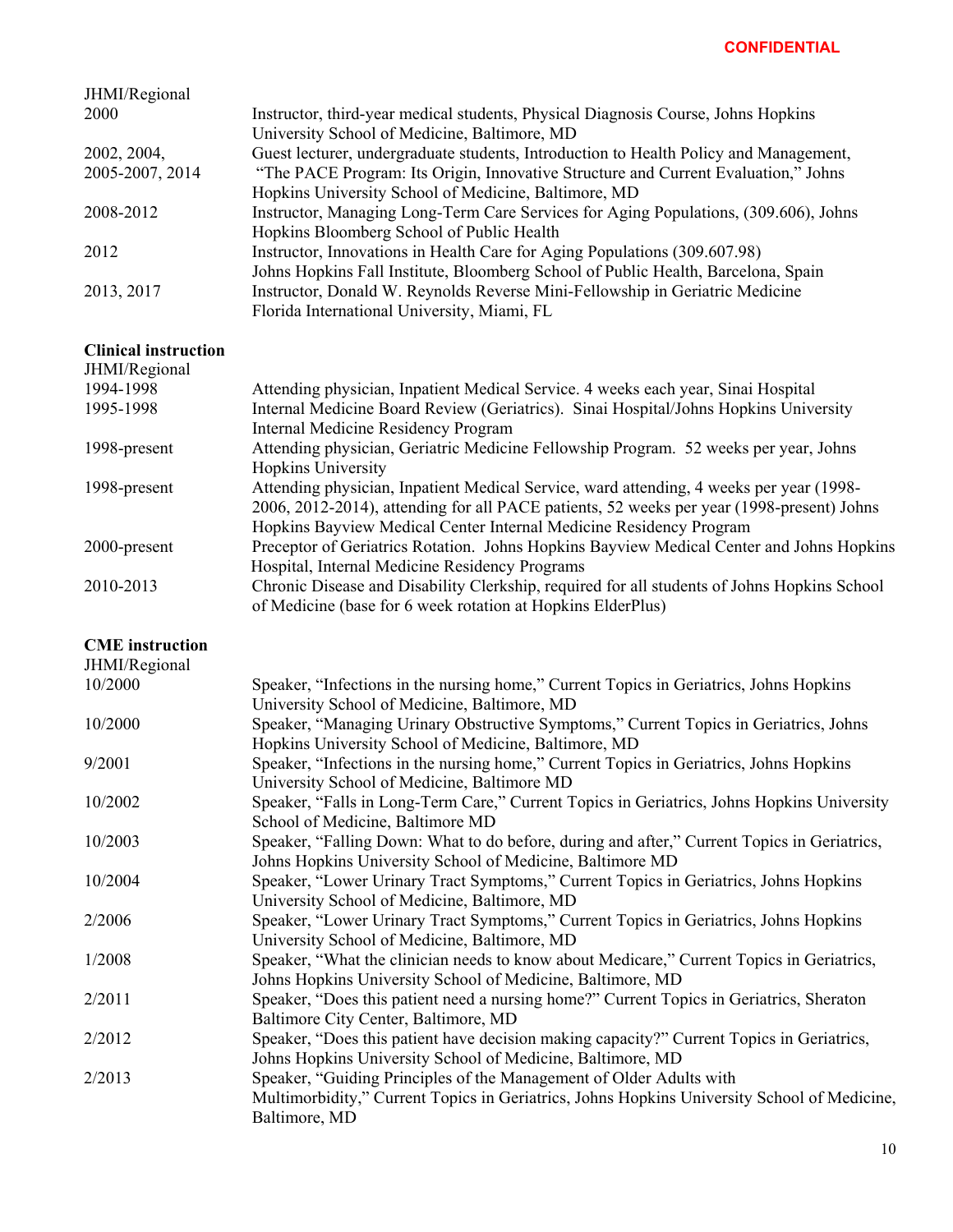| 2/2014   | Speaker, "Helping Patients Make Wise Choices about their Health Care," Current Topics in<br>Geriatrics, Johns Hopkins University School of Medicine, Baltimore, MD.                                                                     |
|----------|-----------------------------------------------------------------------------------------------------------------------------------------------------------------------------------------------------------------------------------------|
| 2/2015   | Speaker, "Helping Patients Make Wise Choices about their Health Care, Part 2," Current<br>Topics in Geriatrics, Johns Hopkins University School of Medicine, Baltimore, MD                                                              |
| 2/2016   | Speaker, "Innovative approaches to care for older adults," Current Topics in Geriatrics, Johns<br>Hopkins University School of Medicine, Baltimore, MD                                                                                  |
| 2/2018   | Speaker, "Alternatives to nursing homes," Current Topics in Geriatrics, Johns Hopkins<br>University School of Medicine, Baltimore, MD                                                                                                   |
| 9/2019   | Panelist, "LGBTQ+ and older adults," Series on Diversity and Inclusion, Johns Hopkins<br>University School of Nursing                                                                                                                   |
| 3/2020   | Speaker, "Falls in Older Adults," Current Topics in Geriatrics, Johns Hopkins University<br>School of Medicine, Baltimore, MD                                                                                                           |
| National |                                                                                                                                                                                                                                         |
| 10/2002  | Speaker, Expanding the teaching role of the PACE site," Annual Meeting of the National<br>PACE Association," Boston Marriott Hotel, Quincy, MA                                                                                          |
| 3/2004   | Speaker, "Diabetes Management by Nursing Home Physicians," Annual Symposium of the<br>American Medical Directors Association, Phoenix, AZ                                                                                               |
| 10/2004  | Speaker, "A Closer Look at the Nursing Home Level of Care," Annual Meeting of the<br>National PACE Association, Miami, FL                                                                                                               |
| 10/2005  | Speaker, "Are you ready for a CMS validation survey of your ICD-9 coding?" and<br>Identifying nursing home residents who can be managed in the community," Annual Meeting<br>of the National PACE Association, Denver, CO               |
| 11/2005  | Speaker, "Multidisciplinary perspectives on an interdisciplinary model of care for the frail<br>elderly," Annual Scientific Meeting of the Gerontological Society of America, Orlando, FL                                               |
| 10/2007  | Speaker, "Should Programs of All-inclusive Care for the Elderly Utilize Community-Based<br>Primary Care Physicians?" Research Symposium, Annual Meeting of the National PACE<br>Association, Albuquerque, NM                            |
| 10/2007  | Speaker, "Assisted Living Facilities: Patterns of Use and Outcomes within One PACE<br>Program," Annual Meeting of the National PACE Association, Albuquerque, NM                                                                        |
| 10/2008  | Speaker, "Optimizing programmatic outcomes through appropriate coding," Annual Meeting<br>of the National PACE Association, Portland, OR                                                                                                |
| 10/2009  | Speaker, "Organ transplantation with the PACE model of care," Annual Meeting of the<br>National PACE Association, Pittsburgh, PA                                                                                                        |
| 5/2010   | Moderator, "Assessment and management of chronic obstructive pulmonary disease in older<br>adults," Annual Meeting of the American Geriatrics Society, Orlando, FL.                                                                     |
| 10/2010  | Speaker, "How Can PACE Programs Tackle Polypharmacy?" Annual Meeting of the<br>National PACE Association, San Francisco, CA.                                                                                                            |
| 4/2011   | Speaker, "Moving Beyond Disease Management for the Primary Care Physician: Managing<br>Patients with Multiple Comorbid Conditions," Annual Meeting of the American College of<br>Physicians, San Diego, CA                              |
| 10/2011  | Speaker, "Documentation and Coding for Greatest Success in Care and Reimbursement: A<br>Multidisciplinary Approach," Annual Meeting of the National PACE Association, New<br>Orleans, LA                                                |
| 5/2012   | Speaker/Moderator, "Guiding Principles of the Management of Multimorbidity in Older<br>Adults," Plenary Session, Annual Meeting of American Geriatrics Society, Seattle, WA                                                             |
| 10/2012  | Speaker, "When Doctors and Daughters Disagree: A Case-Based Discussion on Advance<br>Directives" and "Establishing Goals of Care: How to Do It and Why it Matters," Annual<br>Meeting of the National PACE Association, Los Angeles, CA |
| 4/2013   | Speaker, "Guiding Principles of the Management of Older Adults with Multimorbidity," 24th<br>Annual Meeting of Virginia Geriatrics Society, Hilton Richmond Hotel, Richmond, VA                                                         |
| 10/2013  | Speaker, "Choosing Wisely: Five Situations to Pause and Reconsider Care Decisions,"<br>Annual Meeting of West Virginia Geriatrics Society, Charleston, WV                                                                               |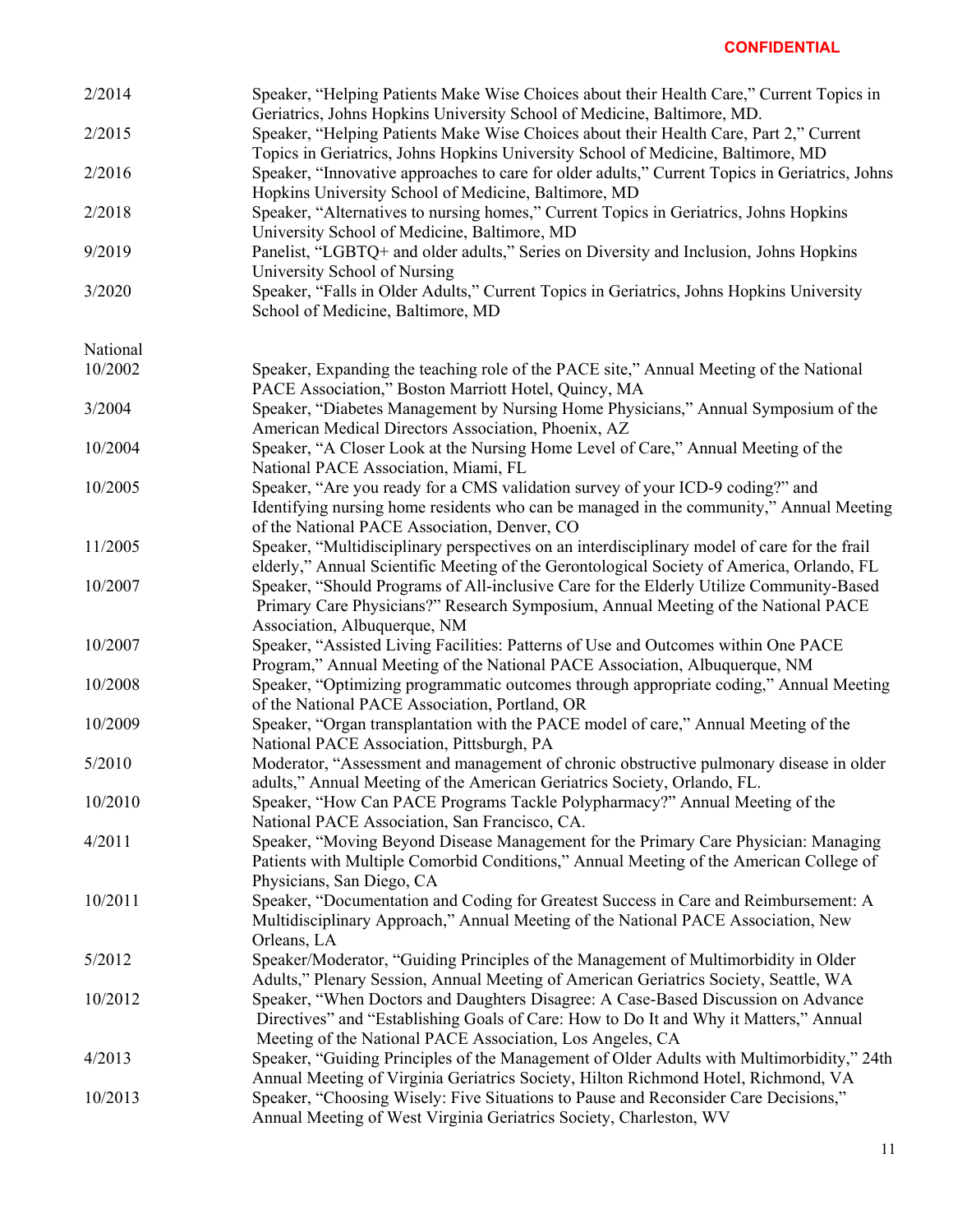| 10/2013                                     | Speaker, "Guiding Principles for the Care of Older Adults in Long-Term Care Settings"<br>Annual Meeting of Florida Medical Directors Meeting, Orlando, FL                                                                                     |
|---------------------------------------------|-----------------------------------------------------------------------------------------------------------------------------------------------------------------------------------------------------------------------------------------------|
| 10/2013                                     | Speaker, "Reporting Level II Events at the End of Life: Does it Make Sense?" Annual                                                                                                                                                           |
| 5/2014                                      | Meeting of the National PACE Association, Miami, FL<br>Moderator/Session Leader, "What is the best approach for managing chronic kidney disease<br>in older adults with multimorbidity: Dialysis now, dialysis later, or no dialysis?" Annual |
| 10/2014                                     | Meeting - American Geriatrics Society, Orlando, FL<br>Speaker, "Establishing Meaningful Goals of Care – Further Down the Path of<br>Implementation" and "PACE Programs and Geriatric Medicine Fellowships: A Perfect                          |
| 10/2015                                     | Match?" Annual Meeting of the National PACE Association, San Diego, CA<br>Speaker, "Keeping it Special: Role of specialist use in the PACE Model," Annual Meeting of<br>the National PACE Association, Philadelphia, PA                       |
| 5/2017                                      | Speaker, "Adoption of Uniform Start Dates in Fellowship," Association of Directors of<br>Geriatric Academic Programs (ADGAP) Annual Meeting, San Antonio, TX                                                                                  |
| 10/2017                                     | Speaker, "Burden of hearing loss and dementia in the PACE population," Annual Meeting of<br>the National PACE Association, Boston, MA                                                                                                         |
| 5/2018                                      | Speaker, "Visa 101: Guide for Fellowship Programs," Association of Directors of Geriatric<br>Academic Programs (ADGAP) Annual Meeting. Orlando, FL                                                                                            |
| 10/2019                                     | Speaker, "Opportunities for PACE in guiding care for older adults with lifelong intellectual<br>disabilities," Annual Meeting of the National PACE Association, New Orleans, LA                                                               |
| 11/2020                                     | Speaker, "Changing Face of PACE Not Just your Grandmother's PACE: What Does it Mean<br>for PACE Organizations?", Annual Meeting of the National PACE Association<br>(virtual/COVID)                                                           |
| International                               |                                                                                                                                                                                                                                               |
| 8/2012                                      | Speaker, "Guiding Principles of the Management of Multimorbidity in Older Adults" and<br>"Does this patient have decision making capacity?" Simposium Internacional de Geriatria y<br>Gerontologia 2012, Guadalajara, Mexico                  |
| 5/2014                                      | Speaker, "Models of continuum of care for older persons: The case of USA," International<br>Association of Geriatrics and Gerontology (IAGGSeoul), South Korea                                                                                |
| 8/2015                                      | Speaker, "Guiding principles for the care of older adults with multimorbidity: An approach<br>for clinicians," Aging Seminar at Peking Union Medical College (PUMCH), Beijing, China                                                          |
| 6/2016                                      | Speaker, "The geriatrician's perspective: What is the value of NP caring for the patients?"<br>Seminar: Advanced clinical nurse and new models for healthcare in Norway, University of                                                        |
| 9/2018                                      | Oslo, Norway<br>Speaker, "Determining a patient's capability to decide," Grand Rounds, Peking Union<br>Medical College, Beijing, China.                                                                                                       |
| 9/2019                                      | Speaker, "Program of All-Inclusive Care for the Elderly: Opportunities for China," Wuhan<br>4 <sup>th</sup> International Summit of Geriatrics, Wuhan, China.                                                                                 |
| Workshops/seminars<br>JHMI/Regional<br>None |                                                                                                                                                                                                                                               |
| National                                    |                                                                                                                                                                                                                                               |
| 4/2013                                      | Facilitator/Speaker, "Reverse mini-fellowship in geriatric medicine," Florida International<br>University, Miami, FL                                                                                                                          |
| International                               |                                                                                                                                                                                                                                               |
| 11/2012                                     | Mini-course faculty leader, "Long-term care options for frail, older adults" (one-week<br>course), Fall Institute in Health Policy and Management, Agencia de Salut Publica de<br>Barcelona, Spain                                            |
| 3/2020                                      | Core faculty, "International training of trainers in geriatrics", University of Benin Teaching                                                                                                                                                |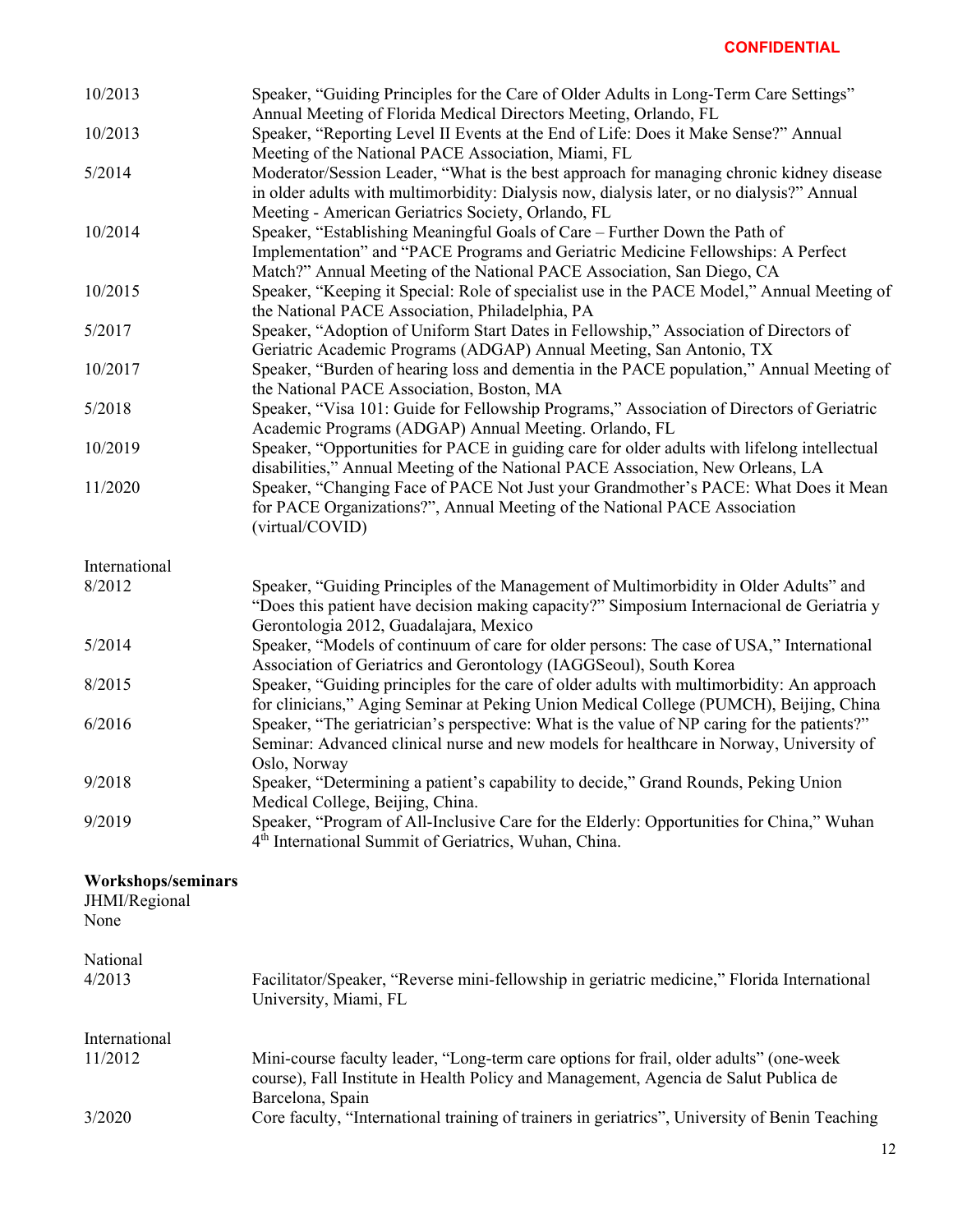# Hospital, Benin City, Nigeria

# **Mentoring**

# **Pre-doctoral Advisees /Mentees**

| 2007      | Theresa Cruthird-Rudd, B.S., summer scholar, medical student at Eastern Virginia              |
|-----------|-----------------------------------------------------------------------------------------------|
|           | University, Norfolk, VA. Poster presentation: "Disparities of access to assisted living       |
|           | facilities," American Geriatrics Society Annual Conference, 2008.                             |
| 2008      | Shakaria Johnson, B.S., summer scholar, medical student at Medical University of South        |
|           | Carolina, Columbia, SC. Poster presentation: "Do older adults that live alone utilize more    |
|           | services in the Program of All-Inclusive Care for the Elderly?" American Geriatrics Society   |
|           | Annual Conference, 2009.                                                                      |
| 2009      | Esther Pak, B.S., M.P.H., summer scholar, medical student at Johns Hopkins University         |
|           | School of Medicine. "Sol Goldman Award" for 2012; awarded to the Johns Hopkins Medical        |
|           | Student with outstanding achievement in geriatrics. Publication: Impact of enrollment in the  |
|           | Program of All-Inclusive Care for the Elderly on end-of-life care. J Am Geriatr Soc 2012; 60: |
|           | 166-167. Poster presentation: "Longer enrollment at one PACE site is associated with the      |
|           | decision for less aggressive code status." Presidential Poster Session, American Geriatrics   |
|           | Society Annual Conference, 2010.                                                              |
| 2010-2014 | Preeti Kohli, undergraduate student, Johns Hopkins University, Research advisor, Course       |
|           | 280.495: Senior Thesis Seminar (Fall semester) and AS 280.599: Honors in Public Health        |
|           | (Spring semester) "Evaluation of assisted living facilities within PACE." Received "Honors"   |
|           | in Public Health Studies", in recognition of her work. Accepted to SUNY-Stony Brook           |
|           | School of Medicine 2012. Publication: Assisted living facility use by the Program of All-     |
|           | Inclusive Care the Elderly. J Am Geriatr Soc 2015; 63: 594-596. Poster presentation:          |
|           | "Evaluation of assisted living facilities within PACE," Research in Aging Showcase,           |
|           | Bloomberg School of Public Health, 2011, American Geriatrics Society Annual Conference,       |
|           | 2011, Gerontological Society of America, 2011.                                                |
| 2010-2014 | Anna Diller, BS; MPH, student at Johns Hopkins University School of Public Health,            |
|           | Research Advisor, Capstone Project ; "Cost-effectiveness analysis of the use of "in-house"    |
|           | eye care services in PACE." Internal Medicine residency at Johns Hopkins Bayview Medical      |
|           | Center (2013) Poster presentation: "Cost-effectiveness analysis of the use of "in-house" eye  |
|           | care services in PACE," Gerontological Society of America, 2011.                              |
| 2010      | Jennifer Christie, B.S., summer scholar, medical student from University of North Carolina    |
|           | School of Medicine. Oral presentation: "Evaluation of outcomes among PACE Patients who        |
|           | receive sub-acute care in a skilled nursing facility without a preceding three day            |
|           | hospitalization." American Geriatrics Society Annual Conference, 2011.                        |
| 2011      | Kevin Kwak, B.S., summer scholar, medical student from SUNY-Stony Brook School of             |
|           | Medicine. Project: "Activity engagement among older adults with dementia." Poster             |
|           | presentation: "Activity engagement among older adults with dementia," American Geriatrics     |
|           | Society Annual Conference, 2012.                                                              |
| 2012      | Elizabeth Phung, B.S., summer scholar, medical student at the Nova Southeastern College of    |
|           | Osteopathic Medicine. Project: "Rates of hospitalization and rehospitalization among PACE     |
|           | participants according to place of residence". Poster presentation: "Rates of hospitalization |
|           | and rehospitalization among PACE participants according to place of residence," American      |
|           | Geriatrics Society Annual Conference, 2013. Currently Clinical Associate, Division of         |
|           | Geriatric Medicine, Johns Hopkins University                                                  |
| 2013      | Lauren Oshima, B.S., summer scholar, medical student at University of Hawaii School of        |
|           | Medicine. Project: Evaluation of patient-level risk-adjusted payments and billed services     |
|           | (charges) for members of Program of All-inclusive Care for the Elderly." Internal medicine -  |
|           | University of Hawai'i 2016-2019.                                                              |
|           |                                                                                               |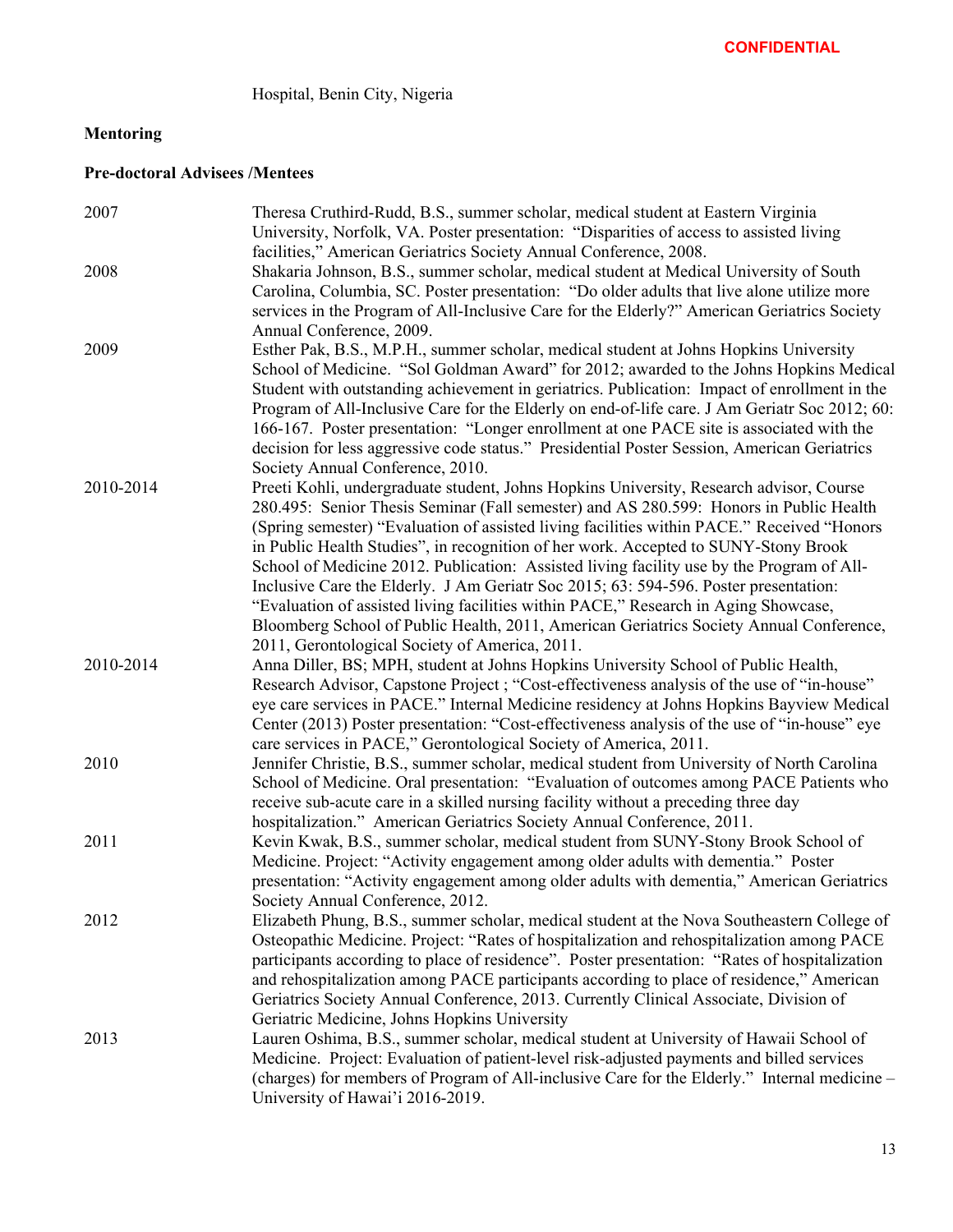| 2013-2015 | Arie Gruenberg, undergraduate student, Johns Hopkins University. Research advisor, Course<br>280.495: Senior Thesis Seminar (Fall semester) and AS 280.599: Honors in Public Health<br>(Spring semester) Topic: Use of Antipsychotic Medications in Nursing Homes and PACE.                                                                                                                                                                               |
|-----------|-----------------------------------------------------------------------------------------------------------------------------------------------------------------------------------------------------------------------------------------------------------------------------------------------------------------------------------------------------------------------------------------------------------------------------------------------------------|
| 2014      | Tijana Nicolich-Zugich, B.S., summer scholar, medical student at University of Arizona-<br>Phoenix. Project: "ICU admissions in Hopkins ElderPlus (PACE): Rates, predictors and<br>outcomes." Osler Resident - John Hopkins Hospital, 2017-2020.                                                                                                                                                                                                          |
| 2015      | Dhara Shah, B.S., summer scholar, medical student at Eastern Virginia Medical School.<br>Project: "Impact of short term assisted living facility use within PACE.", Manuscript: Shah<br>D, Xue Q, McNabney MK. Short-term use of assisted living by the Program of All-Inclusive<br>Care for the Elderly (PACE). Am J Gerontol Geriatr 2018; 1:1-3. Psychiatry resident -<br>Orland Hospital, Orlando, FL 2018-2022                                       |
| 2016      | Keolamau Yee, B.S., summer scholar, medical student at U Hawaii School of Medicine.<br>Project: Transition from paper to electronic medical records at PACE". Internal medicine<br>resident – University of Hawai'i 2019-2022                                                                                                                                                                                                                             |
| 2017      | Ashruta Patel, B.S., summer scholar, medical student at Philadelphia College of Osteopathic<br>Medicine (PCOM). Project: Predictors and corollaries of emergency department use by<br>members of PACE". Manuscript: Internal medicine resident - Cleveland Clinic Foundation,<br>Cleveland, OH, 2019-2022                                                                                                                                                 |
| 2019      | Claire Morton, B.S., summer scholar, medical student at University of Maryland School of<br>Medicine. Project: Opioid prescriptions and healthcare utilization at end-of-life in a Program<br>of All-Inclusive Care for the Elderly (PACE). Manuscript: Morton C, Prichett L, McNabney<br>M. Opioid prescriptions and healthcare utilization at end-of-life in a Program of All Inclusive<br>Care for the Elderly. J Am Med Dir Assn 2020; 21: 1362-1363. |
| 2020      | Cecily McIntyre, B.S., summer scholar, medical student at Mt. Sinai School of Medicine in<br>New York City. Project: Impact of COVID-19 on the rate of falls in one community of high-<br>risk, community-dwelling older adults. Accepted for poster presentation at the 2021 Annual<br>Meeting of the American Geriatrics Society.                                                                                                                       |

## **Post-doctoral Advisees /Mentees**

| 2007-present | Geriatric Medicine and Gerontology Fellows. In addition to frequent contact with each         |
|--------------|-----------------------------------------------------------------------------------------------|
|              | fellow throughout the work week, I meet with each fellow for structured, individualized       |
|              | career guidance and feedback twice a year, more often in the final year of training. For each |
|              | fellow, I write a detailed letter of recommendation for job placement.                        |
| 2007         | Alicia Arbaje, MD, [fellow], Associate Professor, Johns Hopkins School of Medicine,           |
|              | Baltimore, MD. Co-authored OR 31.                                                             |
| 2007         | Danielle Doberman, MD, [fellow], Assistant Professor, Johns Hopkins, Baltimore, MD.           |
| 2007         | Kathryn Eubank, MD [fellow], Professor, UCSF, San Francisco, CA.                              |
| 2007         | Gail Rearden, MD, [fellow], Geriatrician-Private Practice, Charleston, SC. Co-authored        |
|              | OR 9.                                                                                         |
| 2007         | Josette Rivera, MD, [fellow], Professor, UCSF, San Francisco, CA.                             |
| 2007         | Amit Shah, MD, [fellow], Geriatrician/Palliative Medicine, Mayo Clinic - Phoenix, AZ.         |
| 2007         | Roland Thorpe, PhD, [fellow], Associate Professor, Johns Hopkins School of Medicine,          |
|              | Baltimore, MD. Co-authored BC 15.                                                             |
| 2008         | Matthew Butteri, MD, [fellow], Geriatrician, U.C.-Irvine Faculty Practice, Irvine, CA.        |
| 2008         | Fawzia Huq, MD, [fellow], Senior Lecturer, University of Sydney, Australia.                   |
| 2008         | Leena Kodali, MD, [fellow], Geriatrician-Private Practice, Bryan, TX.                         |
| 2008         | George Wang, MD, PhD, [fellow], Assistant Professor, Columbia University, NY, NY.             |
| 2009         | Peter Abadir, MD, [fellow], Associate Professor, Johns Hopkins, Baltimore, MD. Co-            |
|              | authored OR 17.                                                                               |
| 2009         | Lyndsey Brandt, MD, [fellow], Geriatrician, Christiana Health, Wilmington, DE.                |
| 2009         | Sandy Chang, MD, [fellow], Geriatrician, Cleveland VA Medical Center, Cleveland, OH.          |
| 2009         | Aleicia Mack, DO, [fellow], Cardiologist/geriatrician, Oklahoma City, OK.                     |
| 2010         | Fred Ko, MD, [fellow], Associate Professor, Mt. Sinai, NY, NY.                                |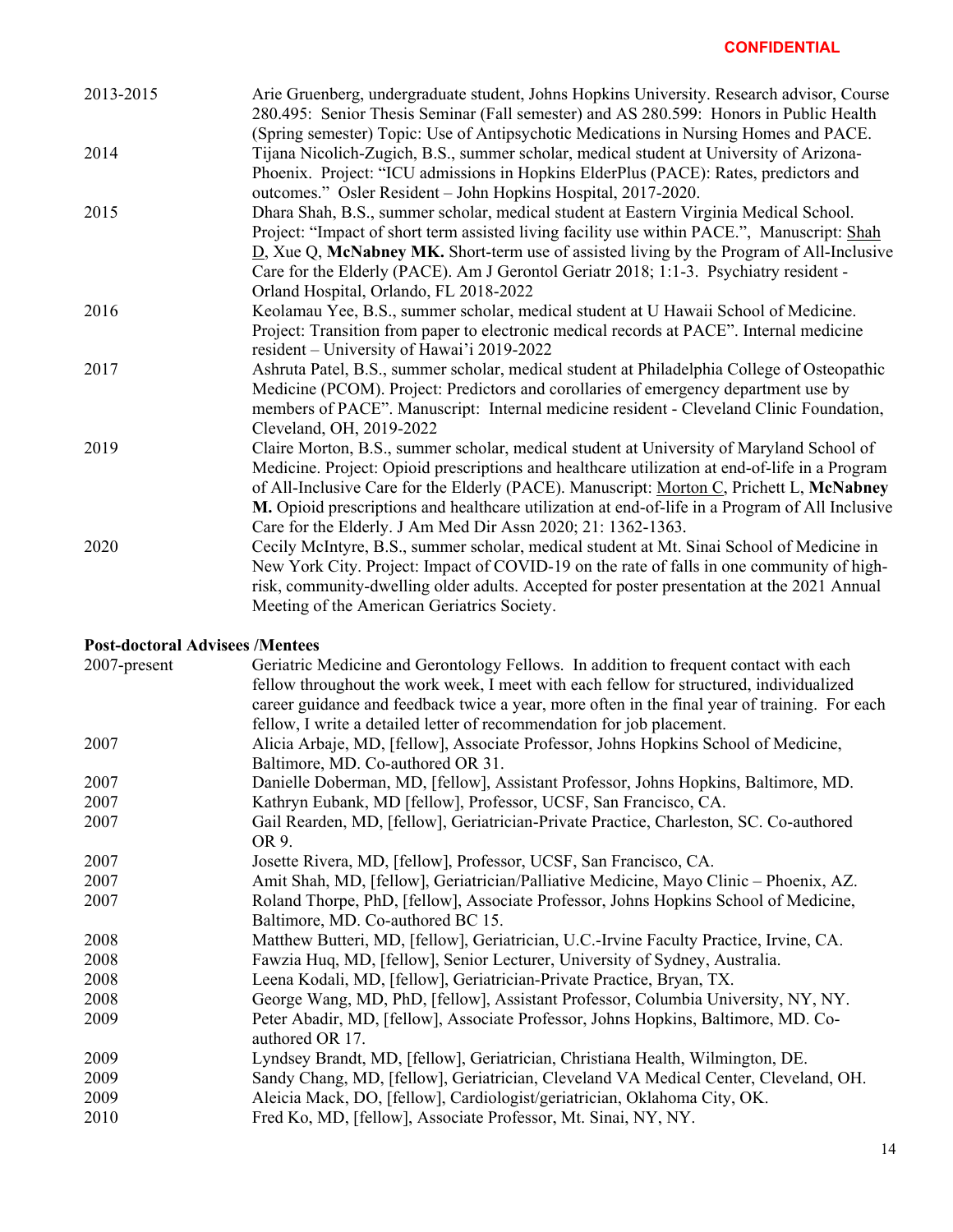| 2010 | Amy Matteini, PhD, [fellow], Research Associate, Johns Hopkins, Baltimore, MD.                                                                           |
|------|----------------------------------------------------------------------------------------------------------------------------------------------------------|
| 2010 | Gregory Taylor, MD, [fellow], Clinical Associate Professor, USC-Keck SOM, LA, CA.                                                                        |
| 2010 | Samir Sinha, MD, [fellow], Chair of Geriatric Medicine, Sinai Hospital, Toronto, ON.                                                                     |
| 2011 | Scott Berkowitz, MD, [fellow], Associate Professor, Johns Hopkins, Baltimore, MD.                                                                        |
| 2011 | Jessica Colburn, MD, [fellow], Assistant Professor, Johns Hopkins, Baltimore, MD.                                                                        |
| 2011 | Mily Kannerkat, MD, [fellow], Associate Professor, E. Virginia University, Norfolk, VA.                                                                  |
| 2011 | Kendall Moseley, MD, [fellow] Assistant Professor, Medical Director Johns Hopkins                                                                        |
|      | Metabolic Bone & Osteoporosis Center, Johns Hopkins, Baltimore, MD.                                                                                      |
| 2012 | Erin Giovanetti-Rand, PhD, [fellow], Scientific Director of MedStar Health Economics &                                                                   |
|      | Aging Research Institute, Baltimore, MD.                                                                                                                 |
| 2012 | Ashleigh Hicks, MD, [fellow], Geriatrician-Private Practice, GBMC, Baltimore, MD.                                                                        |
| 2012 | Robert McNeil, MD, [fellow], Chief Medical Officer, Cadia Healthcare, Baltimore, MD.                                                                     |
| 2013 | Melissa Morgan, MD, [fellow], Clinician Educator, Christiana Health, Wilmington, DE.                                                                     |
| 2013 |                                                                                                                                                          |
|      | Maranda Trahan, PhD, [fellow] Program Behavior Dev Coordinator, Mascoutah, IL. Co-<br>authored OR 27, 29 and CR 1                                        |
| 2013 | Maya Thein, MD, [fellow], Instructor, Geri Heme/Onc, Univ of Maryland, Baltimore, MD.                                                                    |
| 2013 | Samuel Williams, MD, [fellow], Geriatrician - Private Practice, Albany, GA.                                                                              |
| 2014 | Anuj Bhatnagar, MD, [fellow], Geriatrician, University of Maryland, Baltimore Washington<br>Medical Center, Baltimore, MD. Co-authored CR 2, OPA PRA 13. |
| 2014 | Ariel Green, MD, [fellow], Assistant Professor, Johns Hopkins, Baltimore, MD.                                                                            |
| 2014 | Monica Sandoval, MD, [fellow] Geriatrics/Palliative Care, Gilcrest/GBMC, Baltimore, MD.                                                                  |
| 2014 | Fatima Sheikh, MD, [fellow], Chief Medical Officer, FutureCare, Health, Baltimore, MD.                                                                   |
| 2014 | Nancy Schoenborn, MD, [fellow], Associate Professor, Johns Hopkins, Baltimore, MD. Co-                                                                   |
|      | authored OR 31, 32, 33.                                                                                                                                  |
| 2015 | Jennifer Gabbard, MD, [fellow], Assistant Professor, Wake Forest, Winston-Salem, NC. Co-                                                                 |
|      | authored OR 38, On-line publication: Postoperative Delirium. The SCORE Portal.                                                                           |
|      | http://www.surgicalcore.org. (release date: December 2015).                                                                                              |
| 2015 | Olivia Nirmalasari, MD, [fellow], Geriatrics (PACE)/Instructor, Seattle, WA.                                                                             |
| 2016 | Halima Amjad, MD, [fellow], Assistant Professor, Johns Hopkins, Baltimore, MD.                                                                           |
| 2016 | Tyesha Burks, PhD, [fellow], Assistant Professor, Bowie State U, Bowie, MD.                                                                              |
| 2016 | Stefan David, MD [fellow], Geriatrician/Pall Care Gilchrist Hospice, Baltimore, MD.                                                                      |
| 2016 | Antonio Graham, DO, [fellow], Assistant Professor, Atlanta VA/Emory, Atlanta, GA.                                                                        |
| 2016 | Mattan Schuchman, MD, [fellow], Clinical Associate, Johns Hopkins, Baltimore, MD.                                                                        |
| 2016 | Mia Yang, MD, [fellow], Assistant Professor, Wake Forest U, Winston-Salem, NC. Co-                                                                       |
|      | authored OR 35.                                                                                                                                          |
| 2017 | Orion Courtin, MD, [fellow], Geriatrician/Policy, Med Star Health, Baltimore, MD.                                                                        |
| 2017 | Marcela. Davalos-Bichara, MD, [fellow], Clinical Geriatrician, Med-El (Austria).                                                                         |
| 2017 | Michael Devine, MD, [fellow], Clinical Geriatrician, Philadelphia, PA.                                                                                   |
| 2017 | Stephanie Nothelle, MD, [fellow], Assistant Professor, Johns Hopkins, Baltimore, MD.                                                                     |
| 2017 | Scott Snyder, MD, [fellow], Chief, Geriatrics & Pall Med, Walter Reed, Bethesda,, MD.                                                                    |
| 2018 |                                                                                                                                                          |
|      | Elena Beidler, MD, [fellow], Geriatrician, Duke Health Network, Durham, NC.                                                                              |
| 2018 | Thomas Cudjoe, MD, [fellow], Assistant Professor, Johns Hopkins, Baltimore, MD.                                                                          |
| 2018 | Maryam Hasan, MD, [fellow], Assistant Professor, U Mass, Worcester, MA.                                                                                  |
| 2018 | Paul Magidson, MD, [fellow], Assistant Professor, Johns Hopkins, Baltimore, MD.                                                                          |
| 2018 | Reyhan Westbrook, PhD, [fellow], Assistant Professor, Johns Hopkins, Baltimore, MD.                                                                      |
| 2019 | Shaista Ahmed, MD, [fellow], Clinical Associate, Johns Hopkins, Baltimore, MD. Co-                                                                       |
|      | authored OR 43.                                                                                                                                          |
| 2019 | Berny Bastiampillai, MD, [fellow], Geriatrician-Private Practice, Toronto, ON.                                                                           |
| 2019 | Aliza Dharssi, MD, [fellow], Geriatrician-Private Practice, Toronto, ON.                                                                                 |
| 2019 | Ricky Heath, MD, [fellow], Medical Director (LTC), Lebanon, PA.                                                                                          |
| 2019 | Lolita Nidadavolu MD, [fellow], Research Fellow (geriatrics), Johns Hopkins, Baltimore,<br>MD.                                                           |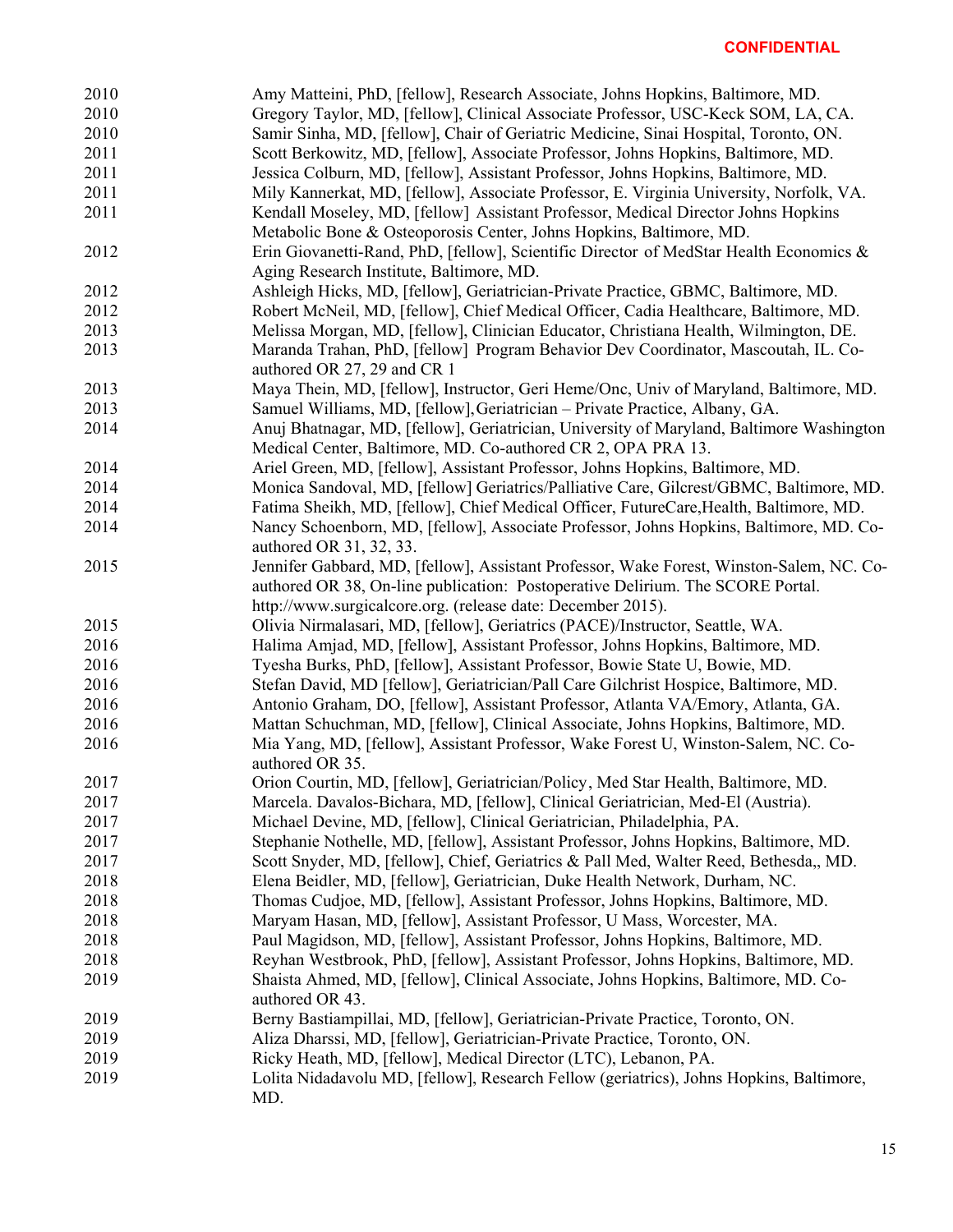| 2020 | Chitra Hamilton, MD [fellow], Assistant Professor of Medicine, Texas A&M College of     |
|------|-----------------------------------------------------------------------------------------|
|      | Medicine, Bryan, TX                                                                     |
| 2020 | Casey Yamashita, MD [fellow], Clinical Assistant Professor of Medicine, USC Keck School |
|      | of Medicine, Los Angeles, CA                                                            |

#### **Thesis committees**

None

## **Education Program Building/Leadership**

| 2002-2004       | Faculty, AMDA Foundation Futures Program. Mentoring program for fellows/residents      |
|-----------------|----------------------------------------------------------------------------------------|
|                 | interested in long-term care.                                                          |
| 2006-present    | Fellowship Program Director, Johns Hopkins University School of Medicine Division of   |
|                 | Geriatric Medicine and Gerontology                                                     |
| $2012$ -present | Director of nursing home training via academic-private collaborative (Johns Hopkins    |
|                 | Geriatrics and FutureCare Health, Inc)                                                 |
|                 | -Longitudinal NH experience for 3 fellows per year                                     |
|                 | -Into the community $-$ Development of a collaborative educational program between a   |
|                 | geriatric fellowship and a community nursing home. Poster presented at 2013 meeting of |
|                 | American Medical Directors Association, National Harbor, MD                            |
| 2014-present    | Primary collaborator in geriatric medicine fellowship training – Baltimore VA and JHU. |
|                 | -Provides JHU with one additional fellowship slot (VA funding)                         |
|                 | -Ensures that all JHU fellows have exposure to geriatrics within VA system             |
| $2015$ -present | JHU - Moorings Park Geriatrics Leadership Fellowship Track                             |
|                 | Total Direct Costs: \$141,139 (funding for two fellows / year)                         |
|                 | Directors: Matthew McNabney, MD and Ruben Contreras, MD                                |
|                 | Funder: Moorings Park, Naples, FL                                                      |
|                 |                                                                                        |

#### **Educational Demonstration Activities to external audiences**

2014-2015 BASIC Clerkship – Teaching prognosis to interns using standardized patients, Johns Hopkins Bayview Medical Center, Baltimore, MD

## **RESEARCH ACTIVITIES**

#### **Research Focus**

My research focus is the evaluation of models of care which care for older adults with complex and chronic care needs. This includes community-based models such as the Program of All-Inclusive Care for the Elderly (PACE), as well as facility-based care including assisted living and nursing homes. I collaborate with other geriatricians at the Johns Hopkins Center for Transformative Geriatric Research, the National PACE Association as well as geriatric psychiatry colleagues at Johns Hopkins who specialize in dementia care.

## **Research Program Building / Leadership**

| 2002-2004 | Member, AMDA Long-term Care Research Network         |
|-----------|------------------------------------------------------|
| 2004-2016 | Chair, Research Committee, National PACE Association |

**Research Demonstration Activities to external audience, on or off campus**  None

**Inventions, Patents, Copyrights** None

**Technology Transfer Activities** None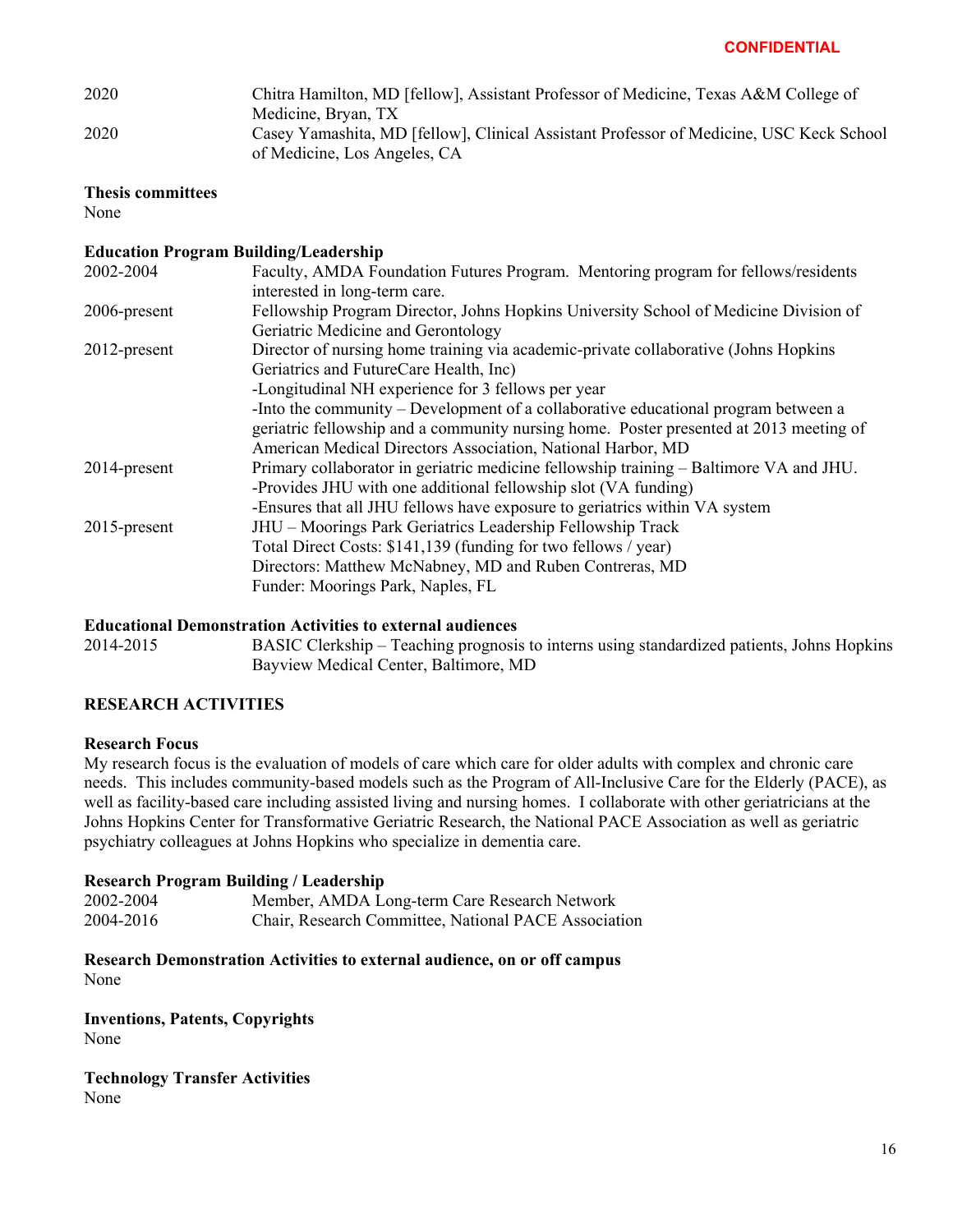## **SYSTEM INNOVATION AND QUALITY IMPROVEMENT ACTIVITIES**

#### **System Innovation Focus**

I focus on improving health status and quality of life for patients with high risk of requiring hospital or nursing home care. These patients typically have multiple medical problems and most have dementia. I was involved in generating a collaborative program to structure and improve the care of those patients. This program includes early recognition of medical needs that might compromise community living. I have also focused on care that improves recognition and care for these patients during transition to end of life. I have focused much of my effort to enhance collaboration within the interdisciplinary team (IDT).

#### **System Innovation and Quality Improvement within JHM**

| $2001$ -present | Quality and Patient Safety Council, Johns Hopkins Bayview Medical Center            |
|-----------------|-------------------------------------------------------------------------------------|
| 2013            | Member, Faculty Development Subcommittee, Faculty Assessment Retreat, Department of |
|                 | Medicine, Johns Hopkins School of Medicine                                          |
| 2016            | Member, Office of Home Based Services Coordinating Council (JHM)                    |

#### **System Innovation and Quality Improvement outside JHM**

| 2002-2004 | Member, Medical Director Task Force, Office of Health Care Quality, Department of Health |
|-----------|------------------------------------------------------------------------------------------|
|           | and Mental Hygiene, State of Maryland                                                    |
| 2009      | Member, National PACE Association Superbill Review Committee                             |
| 2009-2010 | Member, CMS/NPA Level II External Reporting Workgroup (to establish new system of        |
|           | medical error reporting for National PACE Association)                                   |
| 2010-2013 | Co-chair of NPA Task Force to Quantify and Improve Hospital Readmission Rates within     |
|           | PACE (using national data set)                                                           |
| 2018-2019 | Chair, Committee to define "Complexity of Care among Older Adults"                       |
|           | <b>American Geriatrics Society</b>                                                       |
|           |                                                                                          |

#### **System Innovation and Quality Improvement Program Building/Leadership**

2000-present Co-chair, Joint Practice Committee, Hopkins ElderPlus. Lead the design, implementation, and evaluation of annual, program-wide performance improvement initiatives (Past initiatives: clinic redesign, dementia care, polypharmacy, pain management

## **ORGANIZATIONAL ACTIVITIES**

#### **Institutional Administrative Appointments**

| 2001-2002 | Member, Joint Practice Committee, Johns Hopkins Geriatrics Center     |
|-----------|-----------------------------------------------------------------------|
| 2001-2012 | Member, Executive Quality Management Committee, Johns Hopkins Bayview |
| 2004-2008 | Director, Johns Hopkins Long-term Care Workgroup                      |

## **Editorial Activities**

#### **Editorial Board appointments**  2018-present Member, Editorial Board, Journal of the American Medical Directors Association

#### **Journal peer review activities**

| $2010$ -present | Reviewer for:                                          |
|-----------------|--------------------------------------------------------|
|                 | Journal of the American Geriatrics Society,            |
|                 | Journal of the American Medical Directors Association, |
|                 | Journal of General Internal Medicine,                  |
|                 | Journal of Housing in the Elderly                      |
|                 |                                                        |

**Other peer review activities** *[non medico-legal***]**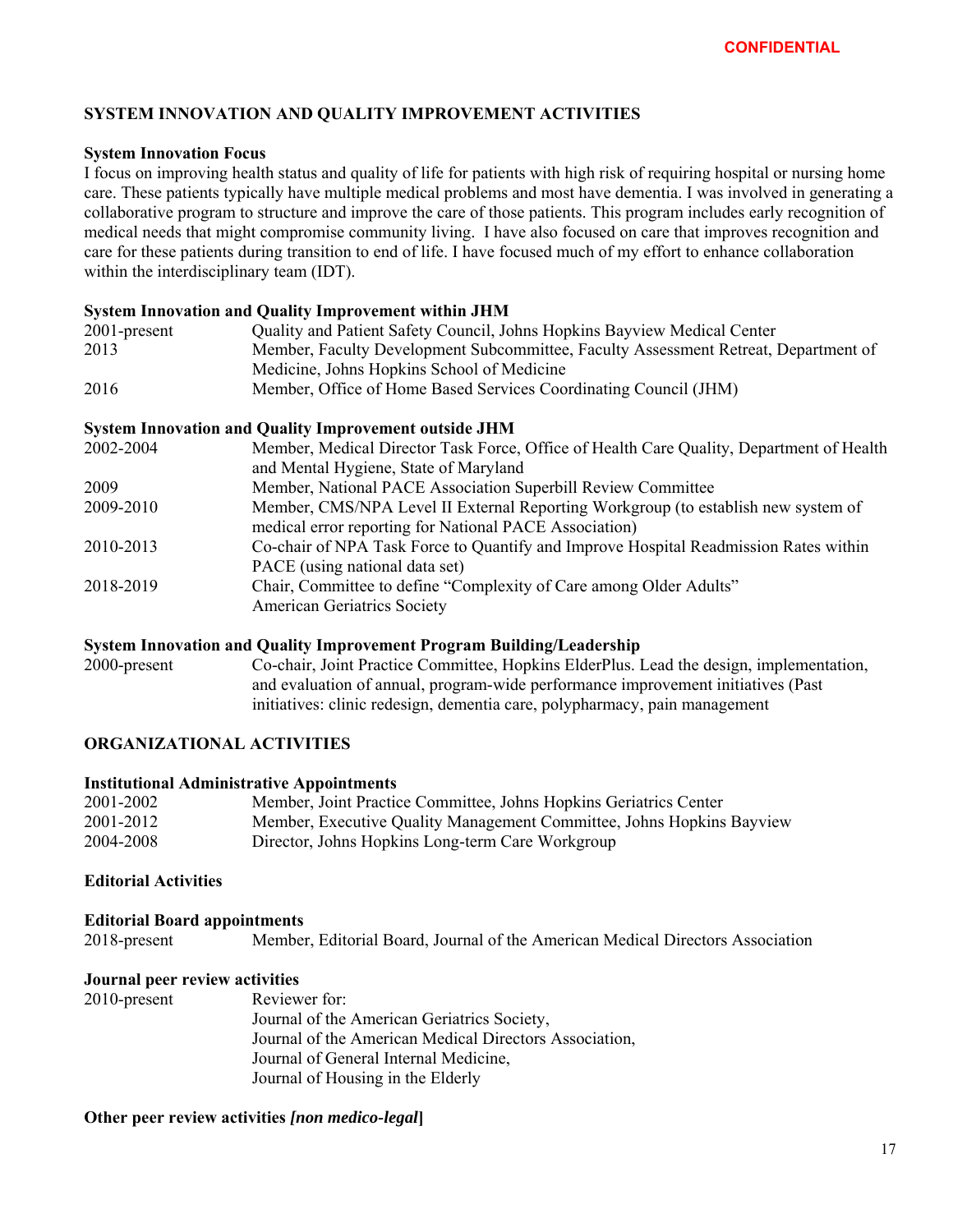| 2008-2012 | Poster Judge, Johns Hopkins School of Public Health             |
|-----------|-----------------------------------------------------------------|
| 2012-2016 | Abstract reviewer, American Geriatrics Society Annual Symposium |

# **Advisory Committees, Review Groups / Study Sections**

| 2000-2001       | Member, Executive Board of Maryland Affiliate of American Geriatrics Society                                                      |
|-----------------|-----------------------------------------------------------------------------------------------------------------------------------|
| 2001-2004       | Member, Research Network Steering Committee, American Medical Directors Association<br>(AMDA) Foundation                          |
| $2001$ -present | Member, Primary Care Committee, National PACE Association                                                                         |
| 2002-2004       | Member, Medical Director Task Force, Office of Health Care Quality, Department of Health<br>and Mental Hygiene, State of Maryland |
| 2002-2004       | Faculty, AMDA Foundation Futures Program, mentoring program for fellows/residents<br>interested in long-term care                 |
| 2002-2004       | Member, Education Committee, National PACE Association                                                                            |
| 2003-2013       | Member, Clinical Practice Committee, American Geriatrics Society                                                                  |
| 2003-2018       | Chair, Research Committee, National PACE Association                                                                              |
| 2004-2010       | Director, Johns Hopkins Long-term Care Working Group, dedicated to long-term care issues<br>and reform                            |
| 2007-2010       | Vice-Chair, Clinical Practice Committee, American Geriatrics Society                                                              |
| 2007-2013       | Member, Steering Committee, American Geriatrics Society                                                                           |
| 2007-present    | Member, Fellowship Program Directors Committee, Association of Directors of Geriatric<br>Academic Programs                        |
| 2008-2009       | Academic Representative, Statewide Empowerment Zones for Seniors Commission,<br>Maryland Department of Aging                      |
| 2010-2013       | Chair, Clinical Practice Committee, American Geriatrics Society                                                                   |
| $2010$ -present | Member, Board of Directors, National PACE Association                                                                             |
| 2011-2012       | Member, Care Coordination Steering Committee, National Quality Forum                                                              |
| 2011            | Member, Health Outcomes Survey Revision Task Force, National Center for Quality<br>Assurance                                      |
| 2011-2012       | Member, Technical Expert Panel (TEP), Health Outcomes Survey, National Center for<br>Quality Assurance (NCQA)                     |

# **Professional Societies**

| 1987-present | Member, American Geriatrics Society            |
|--------------|------------------------------------------------|
| 1990-2008    | Member, American College of Physicians         |
| 1998-present | Member, National PACE Association              |
| 1999-present | Member, American Medical Directors Association |
| 2005-2008    | Member, Gerontological Society of America      |
|              |                                                |

# **Conference Organizer**

JHMI/Regional None

| Member, Annual Symposium Planning Committee, American Medical Directors Association                                                                           |
|---------------------------------------------------------------------------------------------------------------------------------------------------------------|
| Member, Annual Symposium Program Committee, American Geriatrics Society                                                                                       |
| Member, Program Committee, American Geriatrics Society                                                                                                        |
| Chair, Program Committee, American Geriatrics Society                                                                                                         |
|                                                                                                                                                               |
| What is the Right Approach for ESRD in older adults? Dialysis now, dialysis later or no<br>dialysis?, American Geriatrics Society Annual Meeting, Orlando, FL |
|                                                                                                                                                               |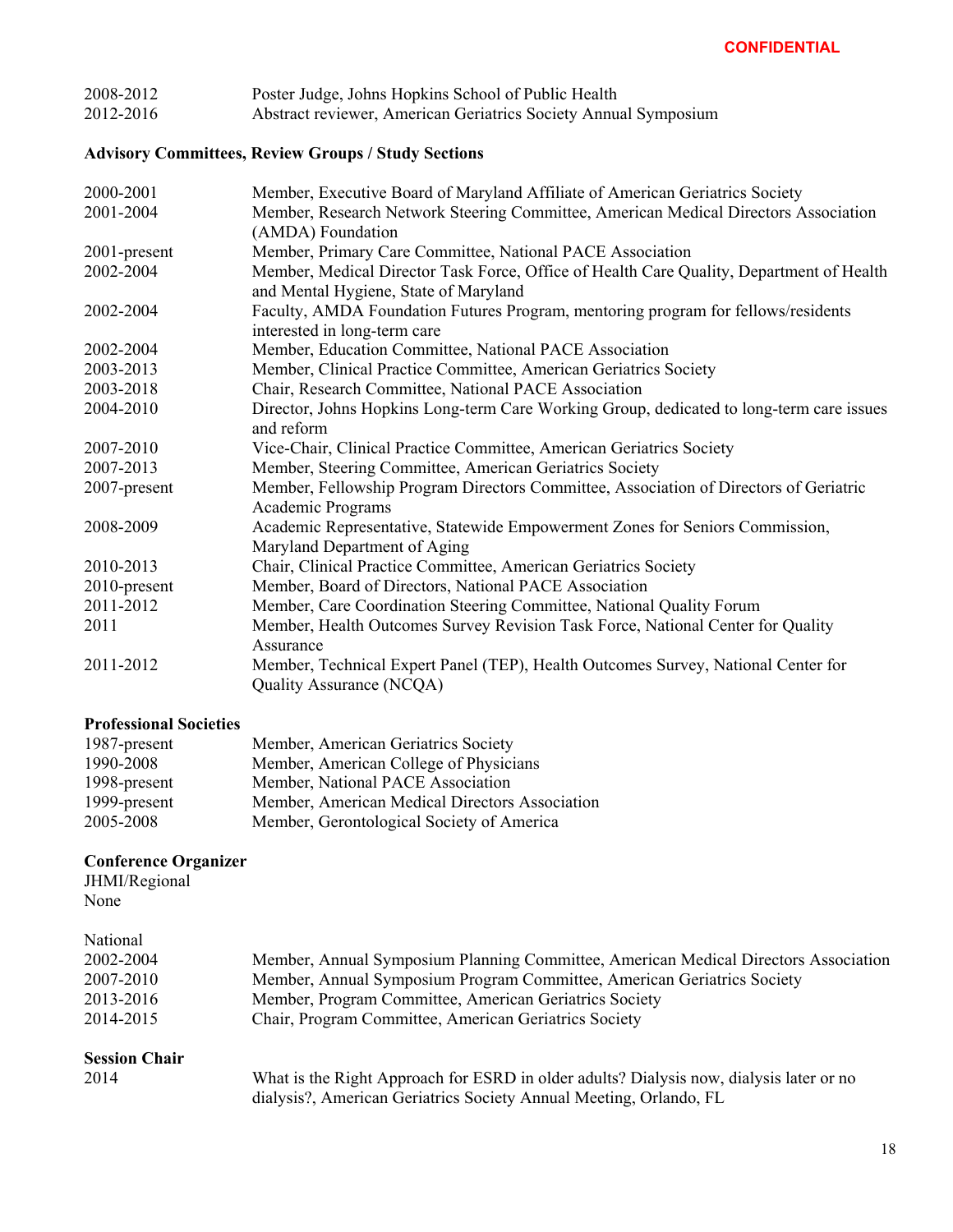| 2016                         | A Longitudinal Curriculum on Medical Directorship for Geriatrics Fellows, AMDA – The<br>Society for Post-Acute Care and Long-Term Care Medicine Annual Conference, Orlando, FL                    |
|------------------------------|---------------------------------------------------------------------------------------------------------------------------------------------------------------------------------------------------|
| Consultantship               |                                                                                                                                                                                                   |
| 2009                         | Empowerment Zone Commission, Maryland State Department of Health and Mental Hygiene                                                                                                               |
| 2016                         | Strategic Assessment to Support a Memory Care Collaborative for Welltower Assisted Living<br>Facility Operators, Akron, OH                                                                        |
| <b>RECOGNITION</b>           |                                                                                                                                                                                                   |
| <b>Awards, Honors</b>        |                                                                                                                                                                                                   |
| 2003                         | Long-Term Care Research Network Principle Investigator Award (Diabetes Management by<br>Nursing Home Physicians), AMDA Foundation                                                                 |
| 2003                         | Finalist for AMDA/Pfizer 2003 Quality Improvement Award Protocol to monitor and<br>improve treatment outcomes for pressures sores in nursing homes;                                               |
| 2003                         | Mini-Sabbatical in Research Training, Johns Hopkins Univ Division of Geriatric Medicine                                                                                                           |
| 2006                         | Outstanding Service Award, Clinical Practice Committee, American Geriatrics Society                                                                                                               |
| 2011                         | Excellence in Teaching Award, Division of Geriatric Medicine and Gerontology, Johns<br>Hopkins University                                                                                         |
| 2013                         | Outstanding Service Award as Chair of Clinical Practice and Models of Care Committee,<br><b>American Geriatrics Society</b>                                                                       |
| 2013                         | Aliki Scholar, Johns Hopkins Bayview Medical Center Internal Medicine Residency                                                                                                                   |
| 2015                         | Diversity Recognition Award, Johns Hopkins Institutions Diversity Leadership Council                                                                                                              |
| 2016                         | Fellow, American Geriatrics Society                                                                                                                                                               |
| 2017                         | Excellence in Teaching Award, Division of Geriatric Medicine and Gerontology, Johns<br>Hopkins University                                                                                         |
| <b>Invited talks, panels</b> |                                                                                                                                                                                                   |
| JHMI/Regional                |                                                                                                                                                                                                   |
| 9/2000                       | Speaker, "Geriatric assessment in the nursing home," Symposium on Geriatric Assessment,<br>Sinai Hospital, Baltimore, MD                                                                          |
| 2/2001                       | Speaker, "Managing Urinary Obstructive Symptoms," Department of Medicine Noon<br>Conference, St. Agnes Hospital, Baltimore, MD                                                                    |
| 6/2002                       | Speaker, "Geriatrics and Primary Care in 2002," Hopkins On The Road Series, Department<br>of Medicine Grand Rounds, Frederick Memorial Hospital, Frederick, MD                                    |
| 9/2002                       | Speaker, "Understanding PACE," Graying of America Seminar Knight Center for<br>Specialized Journalism, Baltimore, MD                                                                              |
| 6/2004                       | Speaker, "The Maryland PACE Experience," Cost-Effective Medicaid for Older Marylanders<br>Seminar, Bloomberg School of Public Health, Baltimore, MD                                               |
| 3/2005                       | Speaker, "When and how to screen for Dementia in Primary Care," 11 <sup>th</sup> Annual Update on<br>the Treatment of Alzheimer's and Related Disorders, Baltimore, MD                            |
| 10/2006                      | Speaker, "Seeing the whole picture: A review of eye care within the PACE model," Annual<br>Meeting of the National PACE Association, Baltimore, MD                                                |
| 10/2006                      | Speaker, "Care needs of higher functioning nursing home residents," Research Symposium,<br>Annual Meeting of National PACE Association, Baltimore, MD                                             |
| 9/2007                       | Speaker, "Prevalence and Treatment of Chronic Medical Illnesses in Assisted Living:<br>Implications for Dementia Care," Dementia Care Grand Rounds, The Copper Ridge Institute,<br>Sykesville, MD |
| 10/2010                      | Speaker, "The One-Minute Preceptor", Johns Hopkins Geriatrics Mini-Fellowship,<br>Baltimore, MD                                                                                                   |
| 11/2010                      | Speaker, "Telemedicine: Communication challenges, barriers and solutions," Maryland<br>Medical Directors Association Annual Meeting, Annapolis, MD                                                |
| 2/2011                       | Panelist, 2011 Policy Summit of the American Geriatrics Society, Washington, D.C.                                                                                                                 |
| 2/2011                       | Speaker, "Why should we care about geriatrics?" Department of Medicine Grand Rounds,                                                                                                              |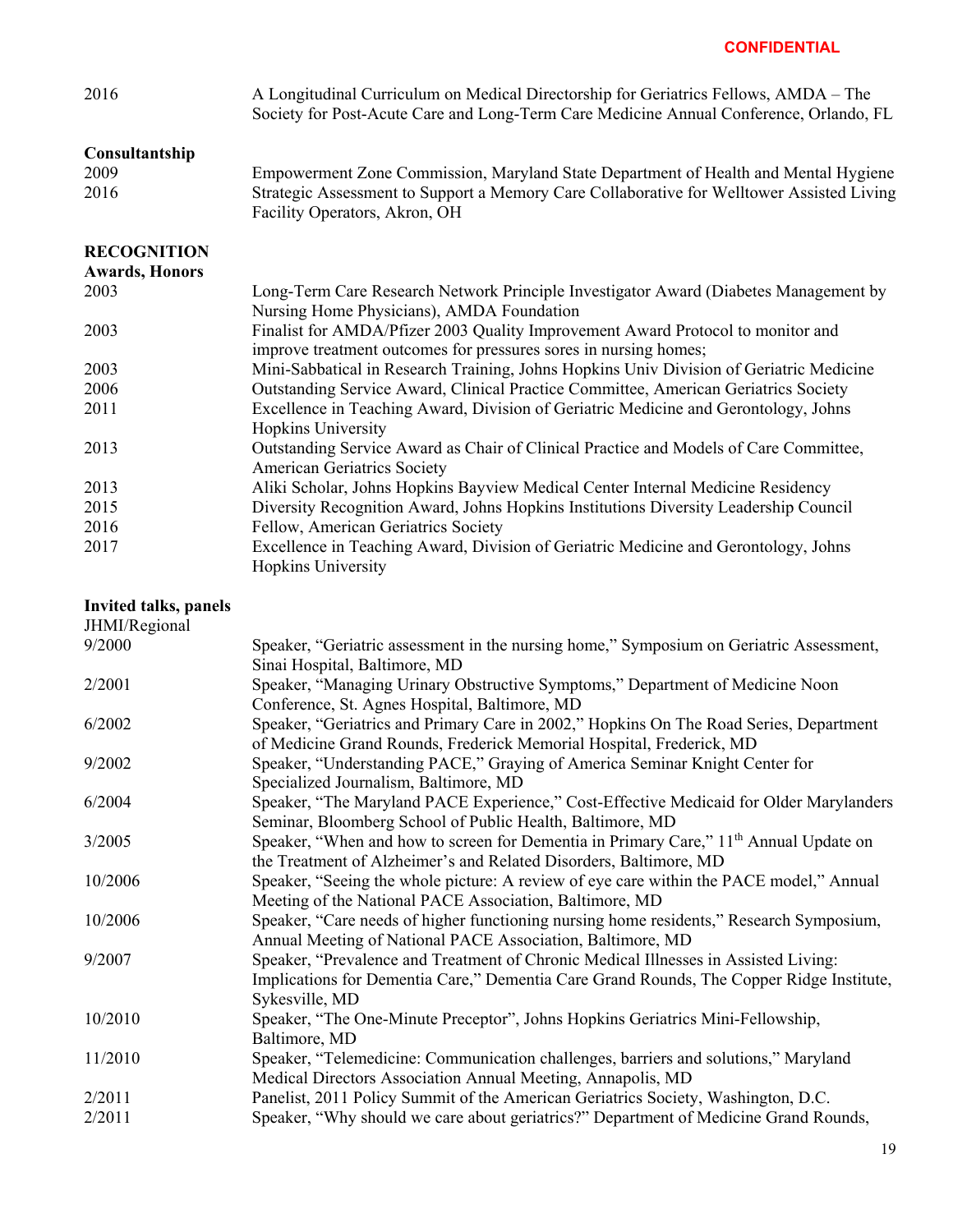|               | Howard University Hospital, Washington, D.C.                                                |
|---------------|---------------------------------------------------------------------------------------------|
| 5/2011        | Speaker, "PACE and the dual-eligible population," Medicaid Managed Care Congress 2011,      |
|               | "PACE and the dual-eligible population," Baltimore, MD                                      |
| 5/2011        | Speaker, Noon Conference, Good Samaritan Hospital, "Evaluation and management of falls      |
|               | in the older patient," Baltimore, MD                                                        |
| 1/2012        | Speaker, "Guiding Principles of Management of Multimorbidity in Older Adults," Geriatric    |
|               | Imperative Symposium, University of Maryland, Baltimore, MD                                 |
| 1/2013        | Speaker, "Managing multiple morbidity in older adults" and "PACE Program: Applying the      |
|               | concept and meeting the patient's needs," Geriatric and Palliative Imperative Minimester    |
|               | University of Maryland School of Pharmacy, Baltimore, MD                                    |
| 4/2013        | Panelist, "When doctors and daughters disagree," Geriatric Education Center Consortium      |
|               | (UMMS and JHU), University of Maryland School of Nursing, Baltimore, MD                     |
| 9/2013        | Speaker, "Managing "Multimorbidity" in Assisted Living Facilities," Dementia Care Grand     |
|               | Rounds, Copper Ridge Institute, Sykesville, MD                                              |
| 12/2013       | Speaker, "Geriatrics: Upcoming career path for medical students and residents," Family      |
|               | Medicine Grand Rounds, Howard University, Washington, D.C.                                  |
| 1/2014        | Speaker, "Management of Medical Co-Morbidity and Dementia in Long-Term Care,"               |
|               | Springfield Hospital Center Grand Rounds, Sykesville, MD                                    |
| 06/2015       | Speaker, "Choosing Wisely in Geriatric Medicine," Annual Meeting of Maryland                |
|               | Gerontological Association, Baltimore, MD                                                   |
| 06/2016       | Speaker, "The PACE Program," Maryland Family Medicine Summit, Annapolis, MD                 |
|               |                                                                                             |
| National      |                                                                                             |
| 3/2000        | Speaker, "Program of All-Inclusive Care for the Elderly," Geriatric Medicine Grand Rounds,  |
|               | UCLA School of Medicine, Los Angeles, CA                                                    |
| 3/2011        | Speaker, "Coordinating Care for the Dual Eligible Population: Program for All-Inclusive     |
|               | Care of the Elderly," Annual Meeting, American Hospital Association Committee on            |
|               | Research, Chicago, IL                                                                       |
| 2/2012        | Speaker, "Caring for Vulnerable Populations: The Case of Dual Eligibles," webinar,          |
|               | American Hospital Association (AHA).                                                        |
| 3/2012        | Speaker, "Interpreting the Significance of Level II Events among Community-Dwelling         |
|               | Older Adults at the End of Life: The PACE Perspective," CMS Tri-Regional PACE               |
|               | Conference, Philadelphia, PA                                                                |
| 6/2013        | Speaker, "Older adults with multimorbidity: An approach for clinicians in FQHCs," webinar,  |
|               | Community Health Care Association of NY State (CHCANYS) and the American Geriatrics         |
|               | Society                                                                                     |
| 8/2013        | Speaker, "Advancing senior health: Geriatrics training for tomorrow's leaders in geriatric  |
|               | medicine," Geriatrics Lecture Series, Collier County Medical Society and Moorings Park      |
|               | Center for Health Living, Naples, FL                                                        |
| 5/2018        | Speaker, "Defining 'Complexity of Care' among Older Adults," Annual Meeting of the          |
|               | American Geriatrics Society, Orlando, FL                                                    |
|               |                                                                                             |
| International |                                                                                             |
| 7/2007        | Speaker, "Innovative approaches to long-term care for the elderly," International Geriatric |
|               | Symposium, 3rd Anniversary National Taiwan University Hospital - Bei Hu Branch, Taipei,     |
|               | Taiwan                                                                                      |
| 6/2014        | Speaker/Panelist, "The Continuum of Care for Older Adults: The Perspective of USA,"         |
|               | International Association of Gerontology and Geriatrics Workshop on the Continuum of        |
|               | Care, Seoul, South Korea                                                                    |
| 8/2015        | Speaker, Multimorbidity," Peking Union Medical College Hospital (PUMCH) – Johns             |
|               | Hopkins School of Medicine Geriatrics Symposium, Beijing, China                             |
| 10/2015       | Speaker, "Training Future Leaders in Healthy Aging" and "Health Care Innovations for        |
|               | Healthy Aging," International Symposium Commemorating the Opening of the Graduate           |
|               |                                                                                             |